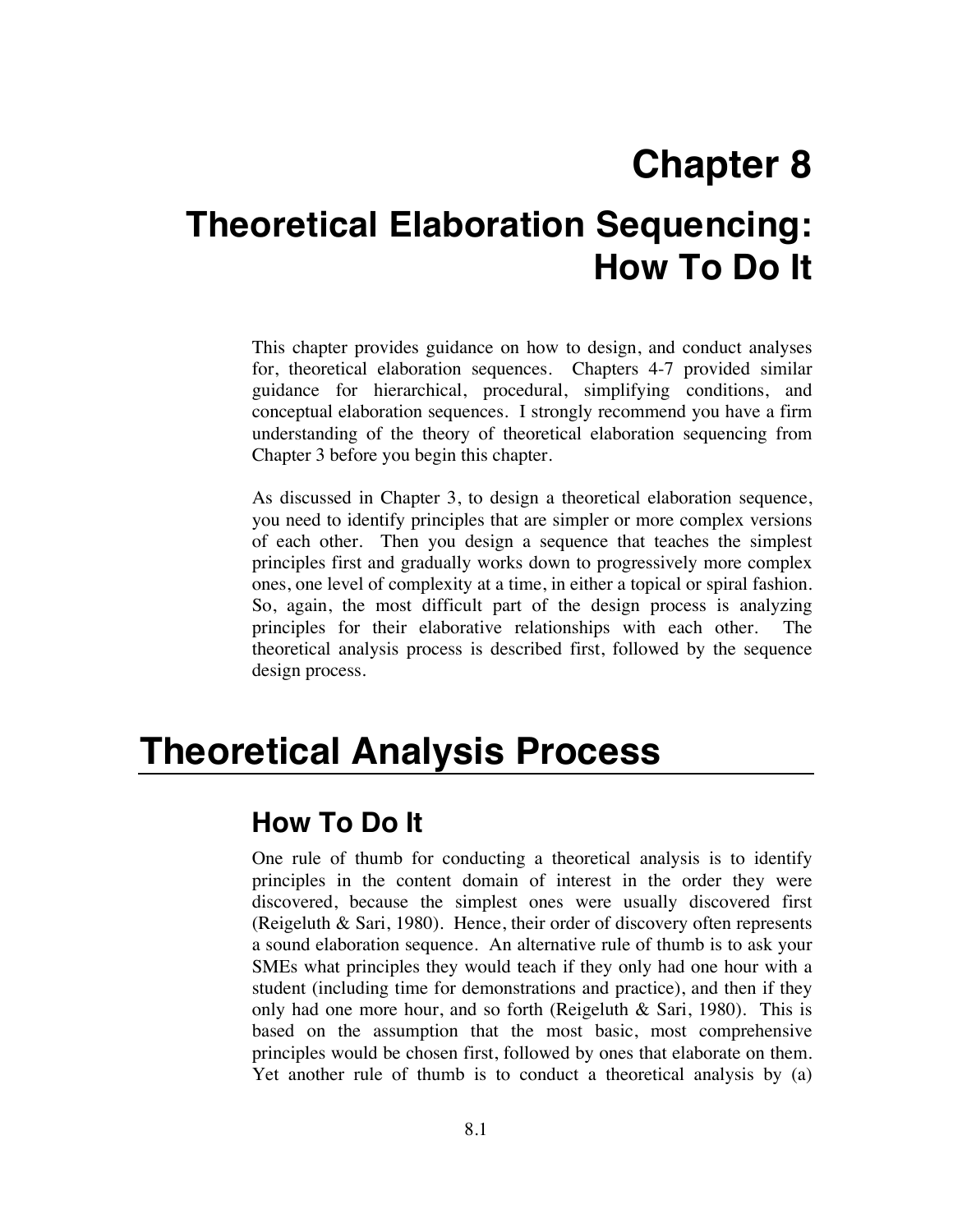identifying all the important "theoretical areas" (clusters of related principles) in the content domain of interest, (b) identifying as many relevant principles as you can in each area, and (c) asking the question, "What principles are more complex (or simpler) representations of the same causal phenomena addressed by another principle?" (Reigeluth, 1987). The simpler ones are then taught first, followed by progressively more complex ones until the desired level of complexity has been reached. The following guidance is based on this third rule of thumb. In the next section, an example of this guidance process is provided, followed by an example of the resulting analysis. You may want to refer to those as you read through this guidance.

**1. Prepare.** Prepare for analysis. [No change from previous ones.]

- Establish rapport with a SME. Again, try to have a SME who also has experience teaching the content domain of interest to the target student population.
- Identify the nature of the content domain in general.
- Identify the characteristics of the learners in general.
- Identify the delivery constraints of the instruction in general.

**2. Analyze and select principles.** Identify all the principles that the learner needs or wants to learn. This can be done by using the following substeps.

- 2.1 Make sure the SME understands the definition of a principle as a cause-effect relationship. Also, make sure the SME understands the notions of superordinate, coordinate, and subordinate (complexity) relationships among principles (see Figure 8.1 for an example of those varieties of relationships.
- 2.2 Help the SME identify all the "theoretical areas" of relevance in the content domain.
	- Theoretical areas are clusters of related principles. For example, in economics, there are principles of micro economics, macro economics, international economics, labor economics, and so forth.
	- The theoretical areas can often be divided into kinds or parts. For example, within micro economics, there are principles for the demand side (consumption) and the supply side (production).
	- Relevance will usually be determined by the learner, the teacher, and/or the sponsor of the instruction (employer, school community, state education system,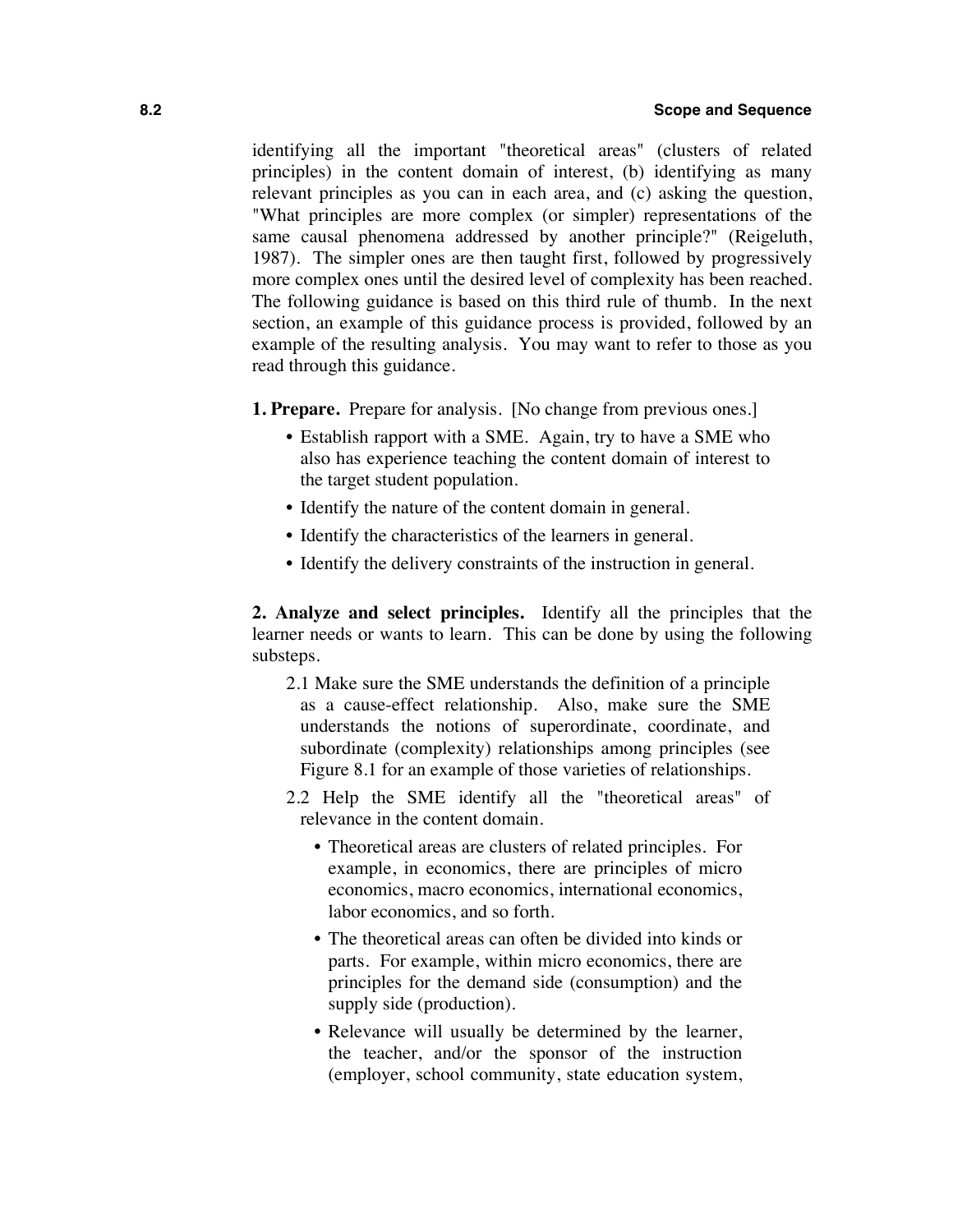#### **Chapter 8: Theoretical Elaboration Sequencing 8.3**

etc.). And it may be constrained by the amount of learning time available for the "course."

- 2.3 For each theoretical area, help the SME identify the broadest, most basic and inclusive principles, followed by progressively narrower, more detailed and complex principles, until the desired level of complexity has been reached.
	- You may find one or more of the rules of thumb mentioned earlier to be of help in doing so.
	- Organize each progressive level of principles in such a way that it is clear which principles elaborate on whch others (which are more complex representations of the same causal phenomena in others).
	- Whenever possible, organize the principles on a given level in a given theoretical area into one or more causal models. This will help to make sure that no important causal relationships have been left out on that level.
	- Make note of any duplications—that is, principles that are utilized in more than one theoretical area. This will be very helpful information for Step 3.
- 2.4 Help the SME and at least one other SME to check to make sure that all principles identified are appropriate to include in this course and that no important principles have been left out.

**3. Identify supporting content.** Help the SME to identify all the remaining domain content that the learner needs or wants to learn, and identify the principle (or causal model) to which each piece of it is most closely related and with which it should therefore be taught. This decision needs to be made before the sequencing can be done, because sequencing and grouping decisions must be done together (see Chapter 3), and you don't know how big a group (how much learning time) a given principle or causal model will take until you know how much supporting content should be learned in the same learning learning episode. This can be done by using the following substeps and guidelines.

- 3.1 For each of the theoretical areas you identified in Step 2, help the SME to identify all **concepts** that are important for each level of principles, and identify the principle (or causal model) to which each concept is most closely related and with which it should therefore be taught.
	- You will probably find it helpful to identify concepts separately for each "set" of principles on any given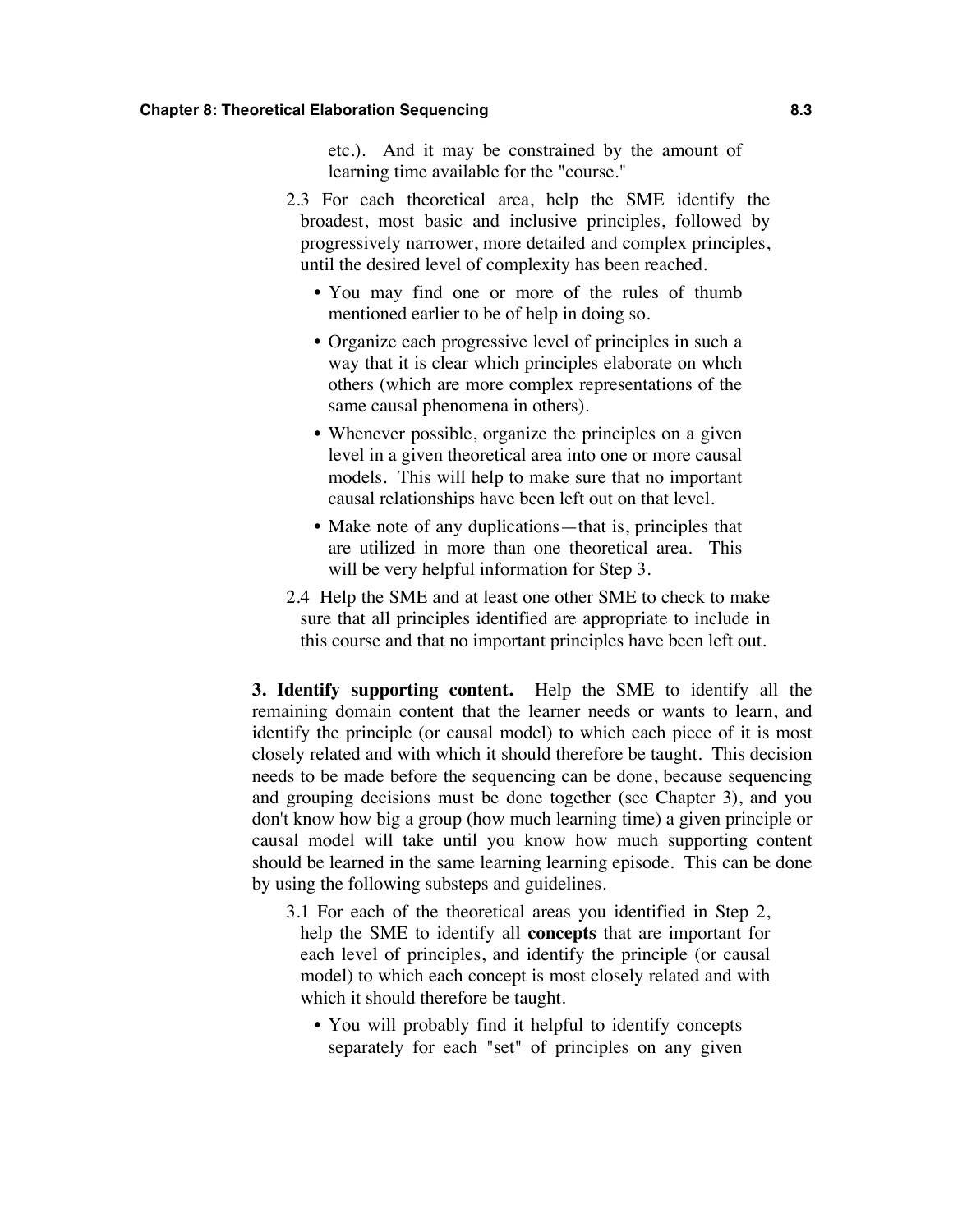level. A set of principles is all those principles that elaborate on a single higher-level principle.

- You will probably find it helpful to state each principle in the terms in which it would be presented to the learner, or the terms the learner would use to express it after learning it.
- Many of the concepts will be prerequisites (simpler component parts) of the principles. For these cases, you can use the conceptual analysis process described in Chapter 4.
- Sometimes a concept will best be allocated to a specific principle on a given level of principles, and sometimes to a whole causal model.
- You can use a lettering or numbering scheme to indicate which supporting content will go with which levels, causal models, or individual principles.
- 3.2 Help the SME to identify all **procedures** (sets of steps) that are important for each level of principles, and identify the principle (or causal model) to which each is most closely related and with which it should therefore be taught.
	- You may prefer to do steps 3.1, 3.2, and 3.3 for just one set of principles, then recycle through all three steps for another set, and so forth. Or you may prefer to identify concepts for all sets of principles first, then identify procedures for all of them, and so forth.
	- Again, you can use a lettering or numbering scheme to indicate which procedures will go with which levels, causal models, or individual principles.
- 3.3 Help the SME to identify all other important kinds of content, such as **information, understandings, thinking skills** (including learning strategies and metacognitive skills), **attitudes and values, and even dimensions of emotional, social, and spiritual development,** and identify the principle (or causal model) to which each is most closely related and with which it should therefore be taught.
	- Again, you can use a lettering or numbering scheme.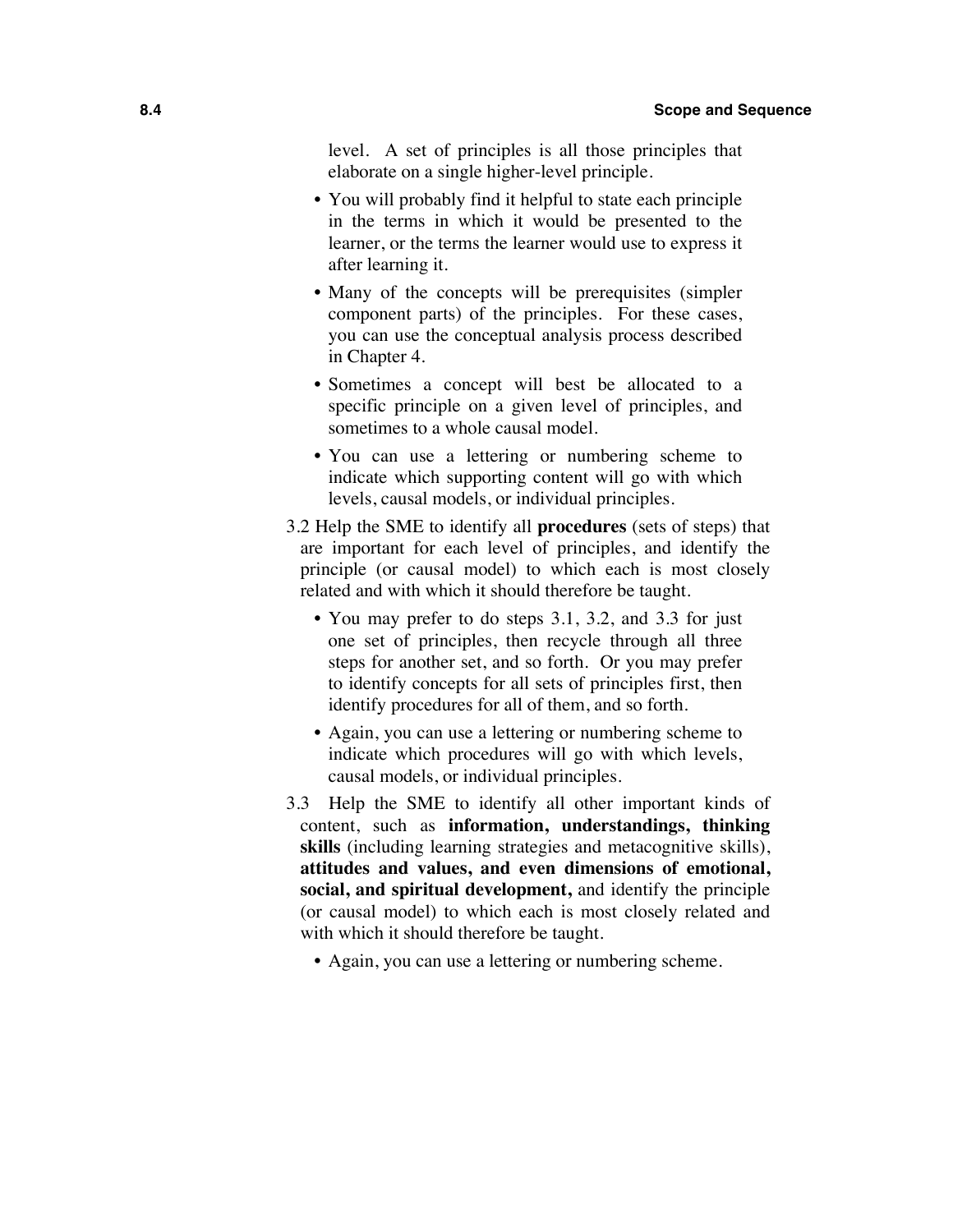# **Examples of the Analysis Process and Its Results**

Here are examples of both the process for conducting a theoretical analysis and the results of that analysis for a K-6 science textbook series, using the guidance provided in the previous section.

# *1. Prepare. Prepare for analysis.*

I met several times at the beginning of the summer with my primary SME, a fourth-grade teacher who had recently served on the science textbook selection committee for her school and was very interested in teaching science. My focus was on getting to know each other and building trust. We each exchanged reflections on our teaching experiences (I had taught high school science) and our teaching philosophies. I also tried to get a sense for the aspects of science that she felt were most important for students to learn by the sixth grade. She told me about the two extremes of students in her school (the most gifted and the most disadvantaged) and what sorts of things interested them the most. She also indicated there were few constraints, because she had the same group of kids all day for all subjects.

# *2. Analyze and select principles. Identify all the principles that the learner needs or wants to learn.*

**2.1 Make sure the SME understands the definition of a principle as a causeeffect relationship. Also, make sure the SME understands the notions of superordinate, coordinate, and subordinate (complexity) relationships among principles.**

We discussed these issues, I showed her some examples of principles and their superordinate, coordinate, and subordinate relationships, and I asked her to give me some examples. She showed an excellent understanding of what I was talking about, but said that what I was calling principles, she had thought of as "concepts of science." [Add an example?]

#### **2.2 Help the SME identify all the "theoretical areas" of relevance in the content domain.**

After I explained what I meant by "theoretical areas," my SME started by identifying the major sciences: physical sciences, biological sciences, and earth sciences. She also said that science process skills were very important: observing, experimenting, and so forth. Then she broke each of these down into sub-areas, as shown in Figure 8.1. Some of the initial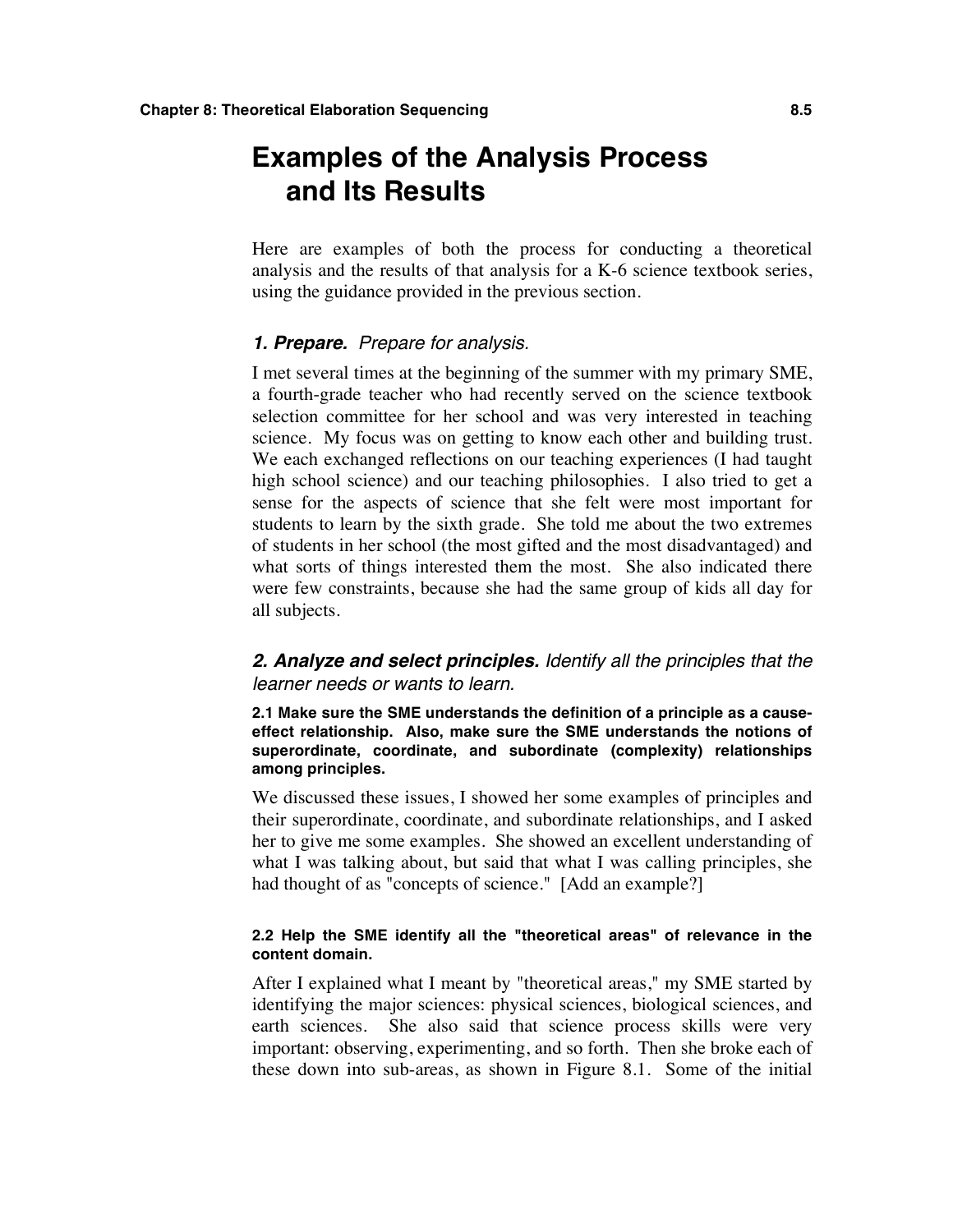breakdowns, like "kinds of life forms," were not really theoretical areas, so some feedback and adjustments took place.

| <b>Physical sciences</b><br>Changes in matter<br>Forces and motion<br>Energy |  |
|------------------------------------------------------------------------------|--|
| <b>Biological sciences</b><br><b>Plants</b><br>Animals<br>People             |  |
| Ecosystems<br><b>Earth sciences</b><br>Geology<br>Meteorology<br>Astronomy   |  |
| Oceanography<br><b>Process skills</b><br>Observing/measuring/classifying     |  |
| Experimenting<br>Inferring/predicting/solving problems<br>Communicating      |  |
| <b>Figure 8.1</b> The theoretical areas in a K-6 science curriculum          |  |

### **2.3 For each theoretical area, help the SME identify the broadest, most basic and inclusive principles, followed by progressively narrower, more detailed and complex principles, until the desired level of complexity has been reached.**

I asked my SME which area she would like to begin with, and it was the physical sciences. I then asked her to identify at least three candidates for "the broadest, most basic and inclusive principles" in each sub-area. The results are shown in Figure 8.2.

| <b>Physical sciences</b>                            |
|-----------------------------------------------------|
| <b>Changes in matter</b>                            |
| The characteristics of solids, liquids, and gases:  |
| size, color, hardness, texture, shape, smell, taste |
| Behavior of solids liquids and gases:               |
| take up space, keep or change their shape, etc.     |
| Ways matter can change:                             |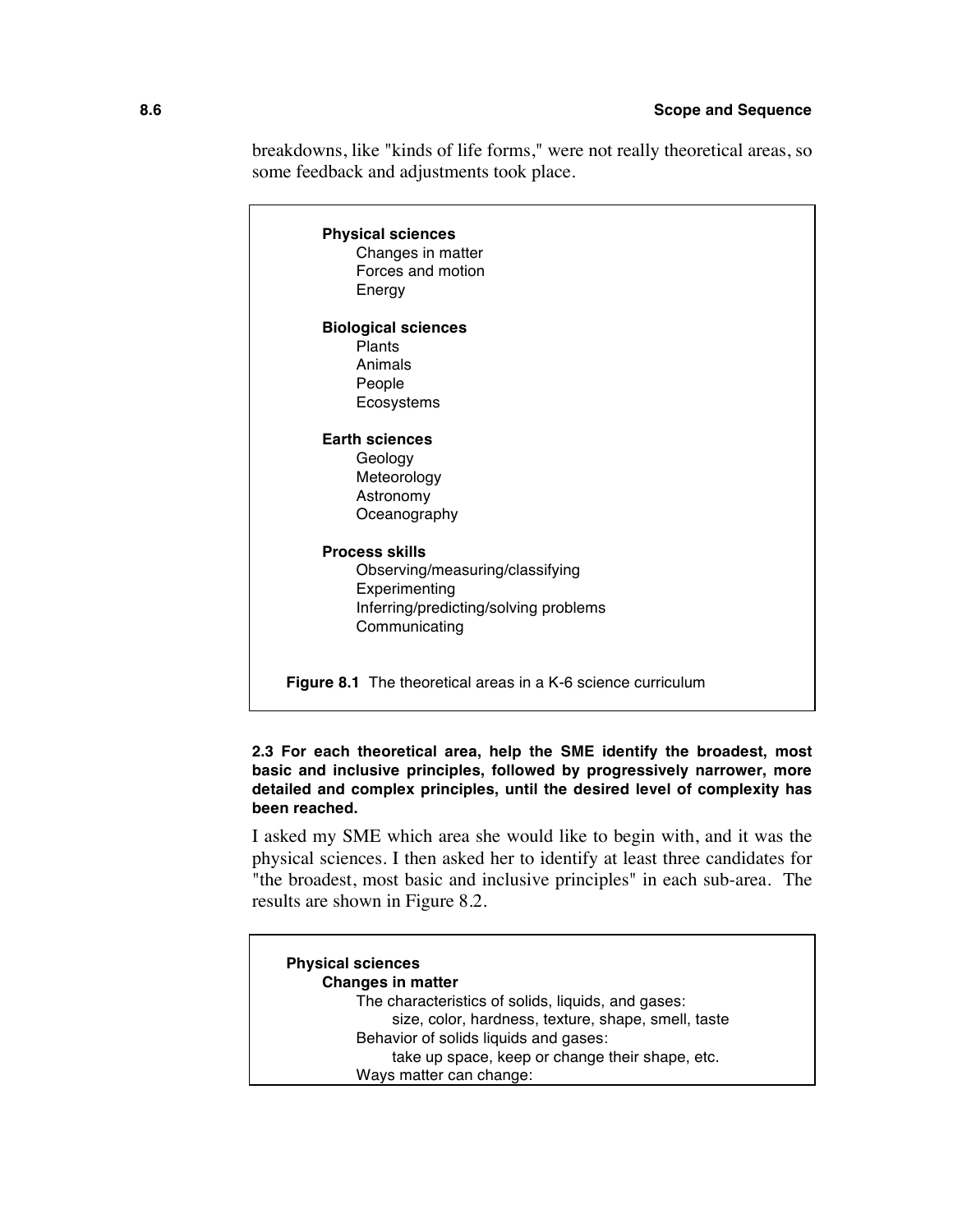

Then I asked another SME to review Figure 8.2 with us, and we made some revisions (see step 2.4 below). With consensus on this foundation, I then worked with the primary SME to further analyze each theoretical area down to the level of complexity expected of sixth graders. A sample of the results is shown in Figure 8.3.

## **2.4 Help the SME and at least one other SME to check to make sure that all principles identified are appropriate to include in this course and that no important principles have been left out.**

I met with my secondary SME to establish rapport in a similar manner as with my primary SME. Then the three of us met to talk about the listing of basic principles. The second SME felt that the theoretical areas were right on target, but that some important basic principles were left out. A valuable discussion ensued in a collaborative, win-win sort of atmosphere, and both

#### **Physical sciences**

#### **Changes in matter**

1. The characteristics of solids, liquids, and air: size, color, hardness, texture, shape, smell, taste.

2. What bends, what breaks, what stretches, what flows?

2. Most physical properties are determined by the kind of material matter: color, taste, texture, hardness, maleability, density.

2. Some properties are changed by: forces, temperature, moisture, light. (See A below for duplicate breakdown.)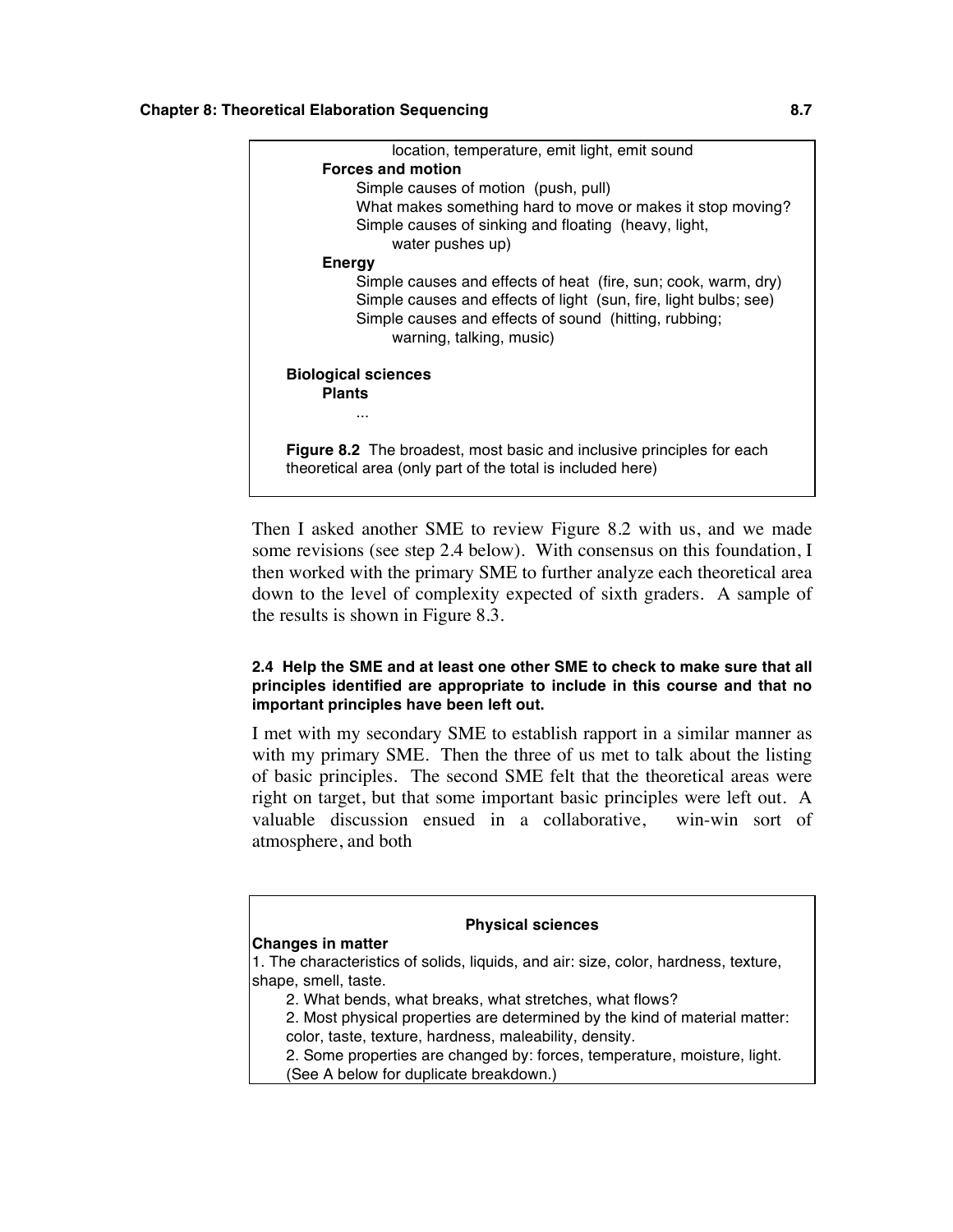| 1. Behavior of solids, liquids and gases: take up space, keep or change their |
|-------------------------------------------------------------------------------|
| shape, etc. Matter can change: location, temperature, emit light, emit sound. |
| 3. Some properties are changed by: forces, temperature, moisture,             |
| light. A                                                                      |
| 4. Chemical changes: When two kinds of materials are combined,                |
| they can become a different kind of material with different                   |
| properties.                                                                   |
| 4. Ways energy can change matter: location, shape, phase,                     |
| properties.                                                                   |
| 5. In chemical reactions, tiny particles come apart and                       |
| recombine. Heat is given off when they come apart, and is                     |
| required to combine them.                                                     |
| 5. Particles are neither created nor destroyed in a chemical                  |
| reaction.                                                                     |
| 7. Basics of atomic theory.                                                   |
| 7. Behavior of acids and bases. B                                             |
| 2. Phase changes: Simple causes and effects of ice melting, water             |
| evaporating and condensing, freezing (adding and removing heat).              |
| 3. When a substance changes phase, some of its properties change:             |
| a solid does not change size or shape, a liquid changes shape but not         |
| size, a gas changes shape and size.                                           |
| 4. Basic kinetic theory: a gas is made up of tiny particles moving            |
| very fast, pushing; sticking together loosely and slowing down                |
| when they condense; stick rigidly when freeze, etc.                           |
| 5. Large amounts of energy are absorbed and given off                         |
| during phase changes.                                                         |
| 3. Effects of temperature and pressure on volume of a gas.                    |
| 5. Gas laws (qualitative). High pressure can change a gas to                  |
| a liquid, with large energy transfers.                                        |
| 3. Conservation of volume: the volume of a liquid does not change             |
| when you change its shape.                                                    |
| 3. Conservation of matter: the amount of matter does not change               |
| when you change its phase.                                                    |
| 2. Solutions: Causes and effects of solids dissolving (conservation of        |
| matter), saturation, stir to speed up rate of dissolving.                     |
| 5. What happens when a substance dissolves?                                   |
| 5. Ions' effect on electric currents in a solution.                           |
| 6. Behavior of acids and bases. (See B above.)                                |
| 6. Ways of separating mixtures.                                               |
|                                                                               |
| Figure 8.3 A sample of the breakdown of principles in one of the theoretical  |
| areas. Numbers indicate levels of complexity.                                 |

SMEs felt the revised listing was better than either of them would have created alone. It is what is shown in Figure 8.2.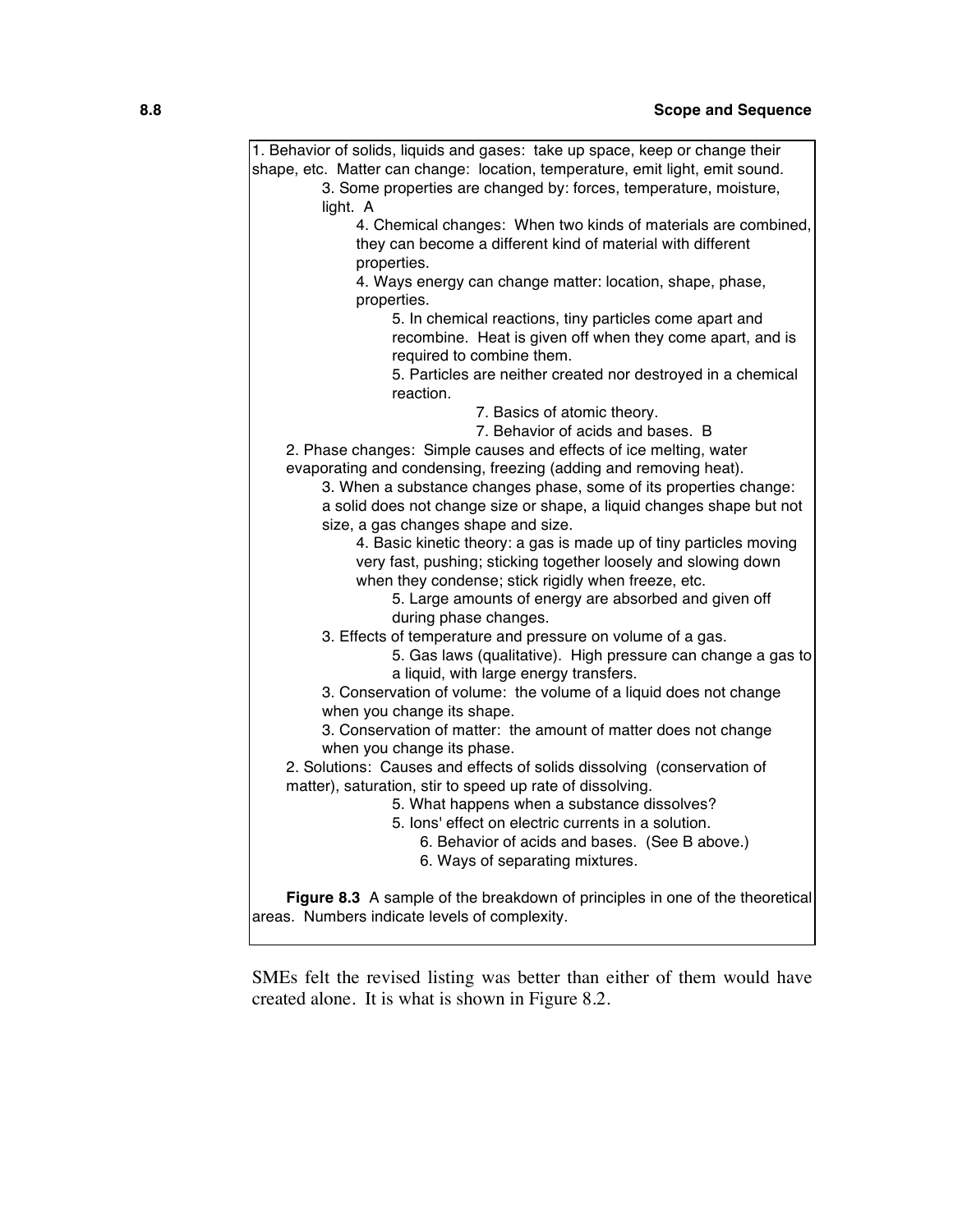### *3. Identify supporting content.*

**3.1 For each of the theoretical areas you identified in Step 2, help the SME to identify all concepts that are important for each level of principles, and identify the principle (or causal model) to which each concept is most closely related.** 

After helping my primary SME to understand what I meant by concepts, we took each of the sub-areas in order, and started with the most basic principles and worked down one level at a time. For example, for "Physical sciences," we started with "changes in matter." Within this subarea, we identified concepts for all the level-1 principles:

- 1. The characteristics of solids, liquids, and air: size, color, hardness, texture, shape, smell, taste.
- 2. Behavior of solids, liquids and gases: take up space, keep or change their shape, etc. Matter can change: location, temperature, emit light, emit sound.

The concepts we identified for each of these principles are shown in Figure 8.4. Note that the SME decided that it was not important at this level for the students to be able to identify different textures, each of which would be an additional concept. The goal was for the students to know what texture is and to recognize that it differs from one object to another.

#### **For principle 1:**

Solid, liquid, air, size, color, hardness, texture, shape, smell, taste.

#### **For principle 2:**

(Solid), (liquid), gas, space, (shape), matter, location, temperature, light, sound.

Parentheses indicate the concept has alread been identified for another principle

**Figure 8.4** An example of concepts associated with each principle

We found it more convenient to move on to steps 3.2 and 3.3 for this set of principles, and then come back to this step to take one of these principles and identify the concepts for the set of principes that elaborate on it.

### **3.2 Help the SME to identify all procedures that are important for each level of principles, and identify the principle (or causal model) to which each is most closely related.**

After helping my primary SME to understand what I meant by procedures, we took the same set of principles and tried to identify relevant procedures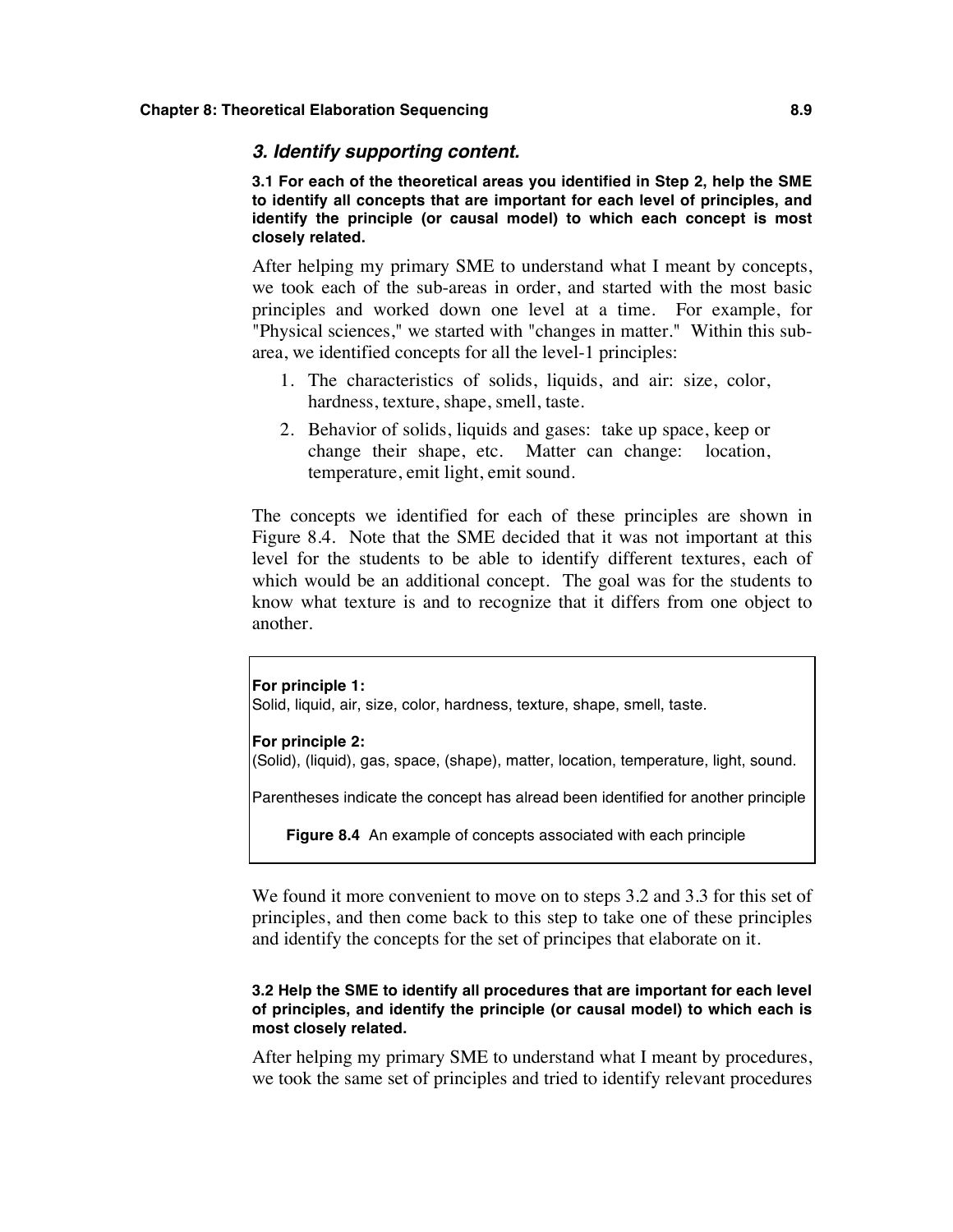(sets of steps), but we didn't find anything. For example, we were not interested at this point in the students being able to measure the size of solids; we just wanted them to understand that size does differ from one to another. So we listed no procedures.

### **3.3 Help the SME to identify all other important kinds of content, and identify the principle (or causal model) to which each is most closely related.**

Again, I began by helping my SME to understand what I meant by each of these additional kinds of supporting content. Then we took the same set of principles and tried to identify relevant information or facts. We came to the conclusion that some information or facts should and would likely be learned, but that different teachers might use different solids and liquids in conducting the lesson on this set of principles, and that it would be unnecessary and even counterproductive to specify any particular ones.

So we moved on to understandings for this set of principles. Since the principles themselves represented the relevant causal understandings, we focused on conceptual understandings. Here, we felt the students needed to understand the concepts identified earlier (particularly their coordinate, subordinate, and experiential relationships), in addition to being able to identify them (concept classification). So they were listed.

#### **For principle 1:**

Experiential, coordinate, and subordinate relationships for: solid, liquid, air, size, color, hardness, texture, shape, smell, taste.

#### **For principle 2:**

Experiential, coordinate, and subordinate relationships for: (solid), (liquid), gas, space, (shape), matter, location, temperature, light, sound.

Parentheses indicate the concept has alread been identified for another principle

**Figure 8.5** An example of concepts to be understood

Then we moved on to thinking skills for this set of principles. Here is where we felt the science process skills came in. Earlier we had identified sub-areas for the process skills (see Figure 8.1), which were as follows:

- Observing/measuring/classifying
- Experimenting
- Inferring/predicting/solving problems
- Communicating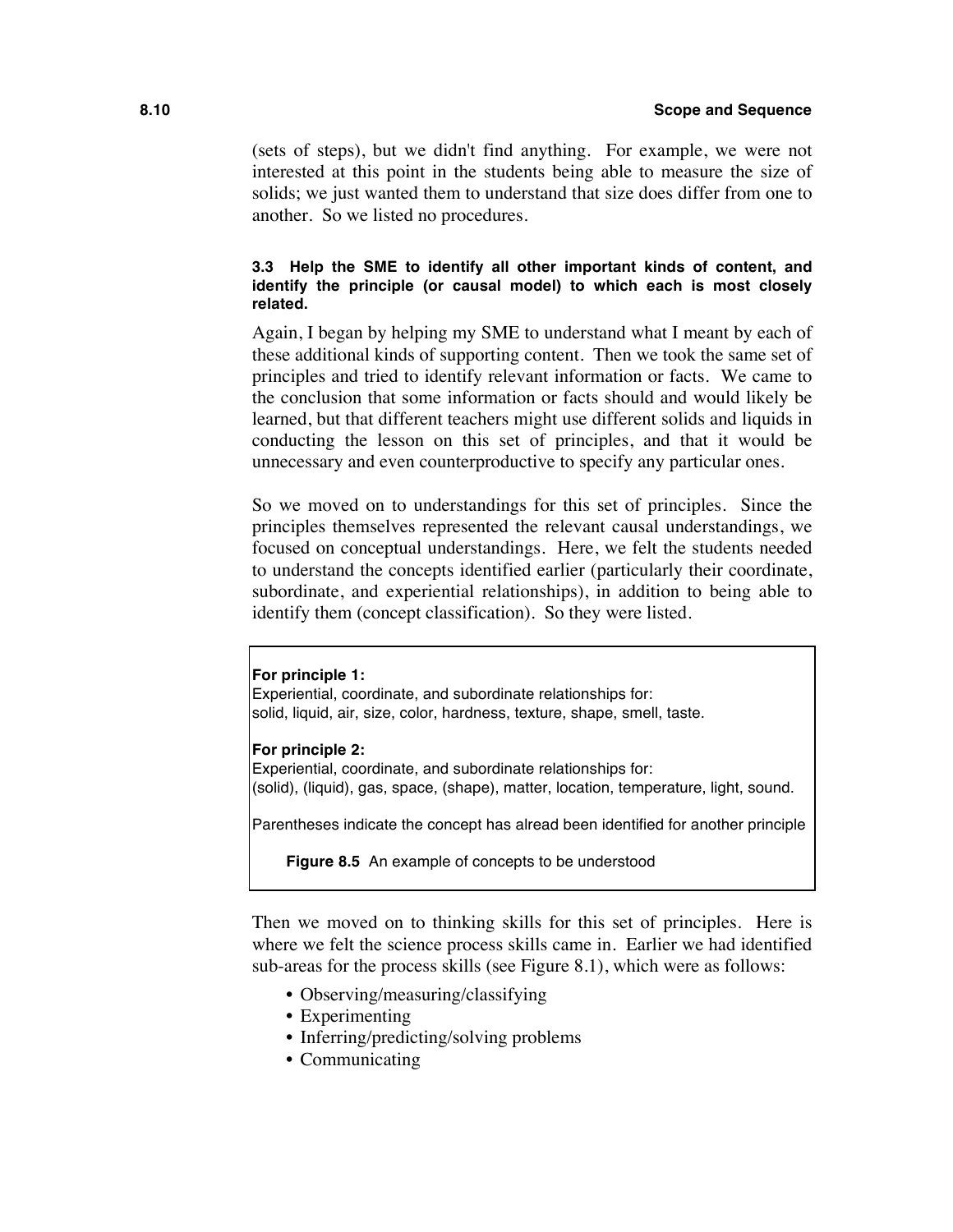#### **Chapter 8: Theoretical Elaboration Sequencing 8.11**

We felt that all of these could be used to some extent with these principles, but they could also be used with almost any others. So how can we decide what to include here? We decided we needed to identify a good simpleto-complex sequence for each of these process skills, and then match up those sequences with appropriate levels in the theoretical elaboration sequence we were presently designing. We decided that the SCM would be most appropriate for designing each of these process skills sequences (see Chapter 6). We figured we could either finish this theoretical elaboration sequence first and then design the SCM sequences, or stop our current work, design the SCM sequences, and then resume working on the theoretical elaboration sequence. We felt it would be helpful to have both types of sequences completed before we decided which process skills should be taught in which parts of the theoretical elaboration sequence, so we could appropriately "pace" the development of each process skill within the curriculum. Thus, we elected to continue working on our theoretical elaboration sequence. But, I am including a sample of the result of this SCM analysis in Figure 8.5 so you can get a better sense of what I am talking about here.

#### **Process Skill: Classifying**

- 1. Classsify (objects, events) based on one characteristic (property).
- 2. Develop your own basis (one characteristic) for classifying.
- 3. Classify based on one function (property).
- 4. Develop your own basis (one function) for classifying.
- 5. Develop two or more bases (one property each) for classifying the same set of objects or events.
- 6. Classify based on two properties (characteristic and/or function) using a classification key and scheme.
- 7. Classify based on quantitative measurements.
- 8. Develop your own basis (two properties) for classifying and make a corresponding classification key and scheme.
- 9. Construct two or more classification schemes for the same set of objects or events.

**Figure 8.5** A sample of an SCM sequence for the science process skills

Next, we addressed attitudes and values. The SME felt that it was important for the students to like science, to not be afraid of it, and to want to behave like little Sherlock Holmeses, always investigating the world around them. When I asked about particular attitudes and values related to the principles we had identified, she couldn't come up with any, so we were left with just the general ones, which she felt were important to work on in every learning learning episode of the course.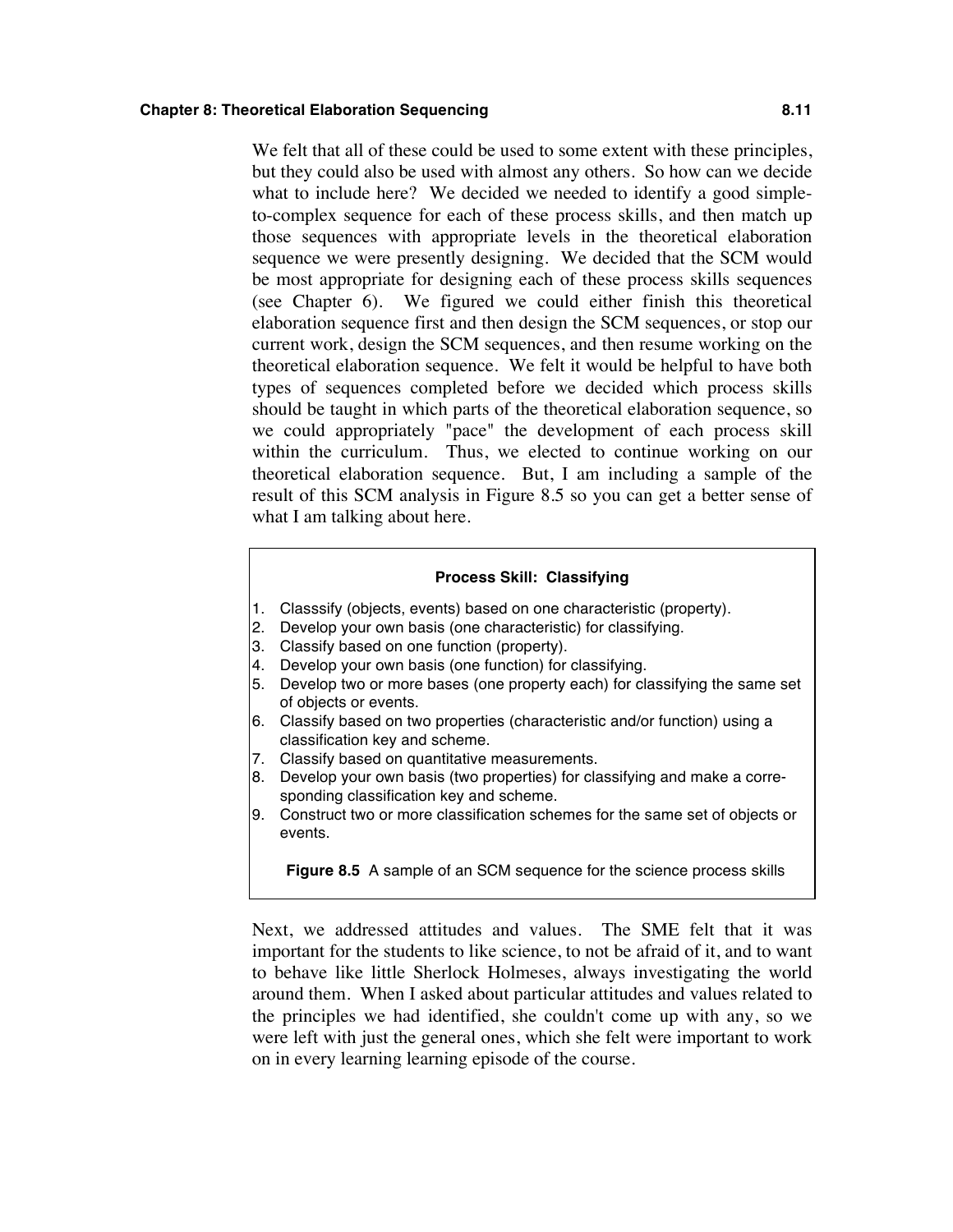Finally, I asked about emotional, social, and spiritual development. She said that she felt all three were important to work on throughout all parts of the school day. She wanted to develop the students' abilities to recognize their own feelings and emotions, to control their impulses, to resolve conflicts peacefully, to cooperate with each other, to empathize with each other, and to develop caring friendships. She also wanted students to come to understand the sanctity of nature. Again, she didn't see specific principles to which these aspects of development could be attached, but felt that they should be constantly addressed throughout the course, when the "teachable moments" arose.

This completed the identification of all the content to be taught in the textbook series, and thus concluded the analysis process.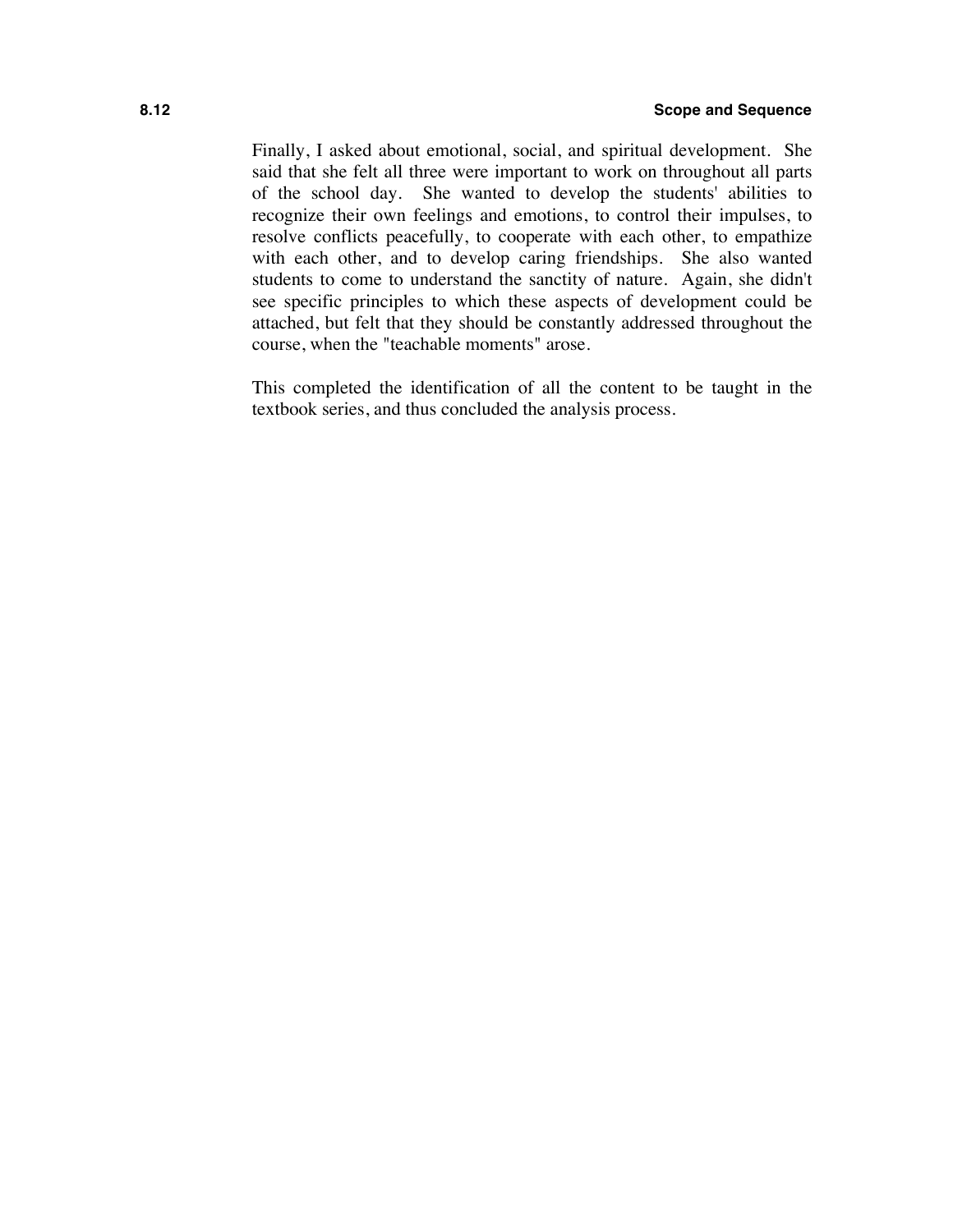# **Theoretical Elaboration Sequence Design Process**

# **How To Do It**

You design a theoretical elaboration sequence by teaching sets of principles that are higher in a theoretical structure before teaching ones that are directly below them. Below is some guidance on how to do that. In the next section, an example of this guidance process is provided, followed by an example of the resulting sequence. You may want to refer to these as you read through this guidance. (Step numbers continue from the analysis.)

**4. Decide on learning episode size.** Decide how big your episodes (groupings of content) should be, based on any delivery constraints.

• The same guidelines apply as for hierarchical sequencing, such as "too big is bad" and "too small is bad" (see p. 4-9).

**5. Decide on approach.** Decide what approach you want to use to group the skills in each learning learning episode.

- You could group them so as to take a **spiral** approach to theoretical elaboration sequencing by teaching all the principles on the top level of each theoretical structure, then teaching all those on the next level down, and so forth.
- You could group them so as to take a **topical** approach by moving as far down a "leg" of the theoretical structure as quickly as possible for one learning learning episode, and then moving on to other "legs" in other episodes, always trying to get as far down as you can as soon as you can.
- Of course, other options are also possible.

**6. Group and sequence episodes.** Using your decisions from Steps 4 and 5, group the principles in your theoretical structure into episodes, and arrange those episodes in an elaboration sequence.

6.1 Decide whether or not the learners will be allowed to make sequencing decisions, and if so, which decisions.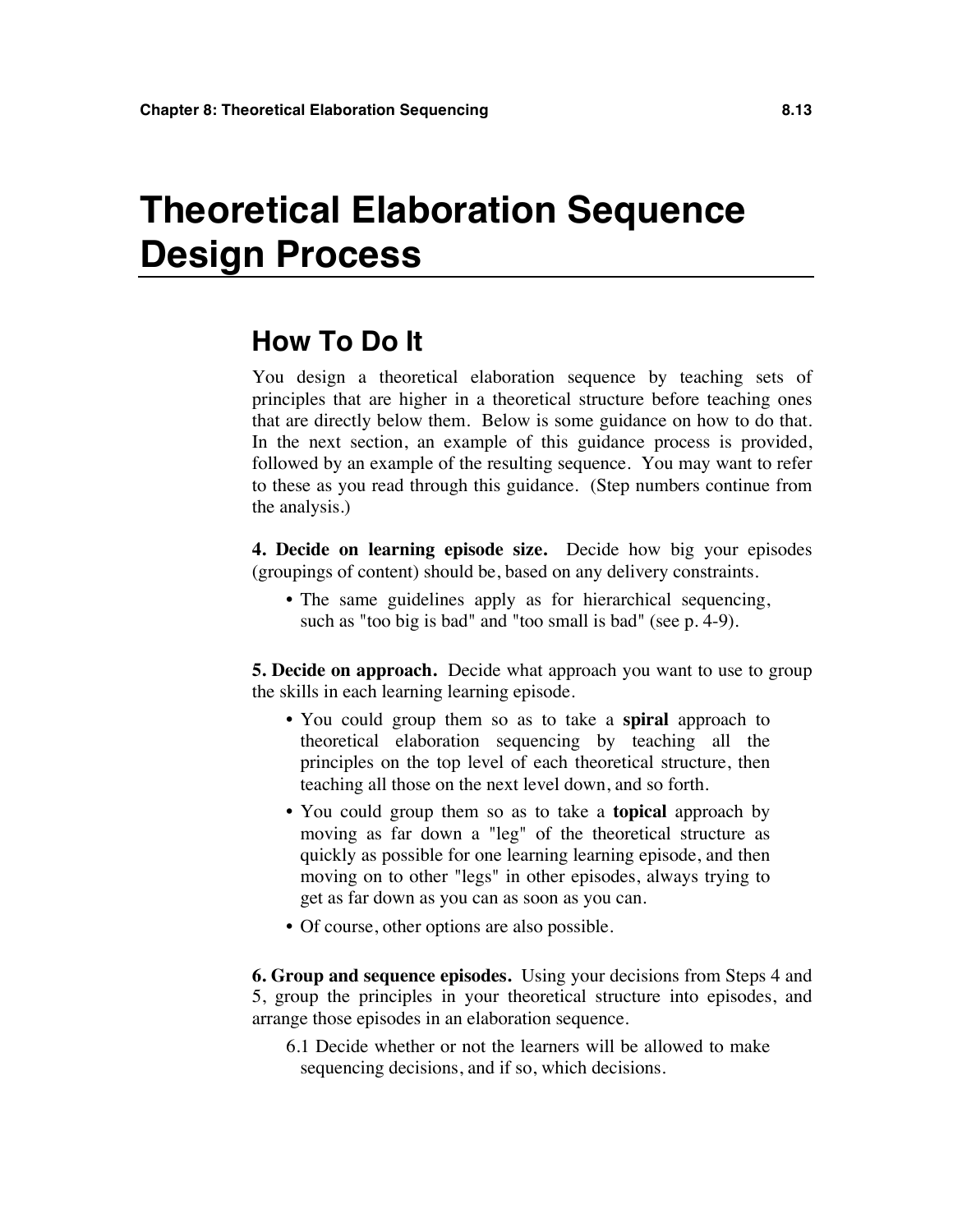- As we discussed in Chapter 4, some sequencing decisions may be unwise to give to the learners, whereas others could beneficially be made by them.
- It is important to know if learners will be allowed to make sequencing decisions because some redundancy across episodes is often needed when they are given that freedom.
- The issue of "which decisions" in 6.1 is basically deciding what options the learner will have after completing each learning episode. The options are the episodes that the learner will be allowed to choose next.
- 6.2 Rank the theoretical areas. Rank order the theoretical areas from the most basic, fundamental, and comprehensive one, to the least.
	- Usually one area contains the most inclusive and important of all the principles that were selected for instruction (i.e., the principles that are involved in the greatest number of all the other theoretical areas for the course, and that are the most important principles in relation to the goals of the course).
- 6.3 Make any learning episode sequencing decisions that should not be left up to the learners, as determined in Step 6.1.
	- The primary criterion for learning episode sequencing decisions should be the principle of theoretical elaboration, which states that a broader, more general principle should be learned before a narrower, more specific one that elaborates on it.
	- Another criterion is to follow the rank-order of the theoretical areas, either in a spiral fashion or in a topical fashion.
	- Notwithstanding these two criteria, I recommend you usually provide as much learner control over sequencing as you can within your cost-effectiveness constraints.
	- If cost-effectiveness constraints prohibit you from providing that much learner control, a third criterion for learning episode sequencing decisions is learning load. Learning load is defined as the amount of difficulty and time it takes a learner to learn the content to the extent desired. The learning-load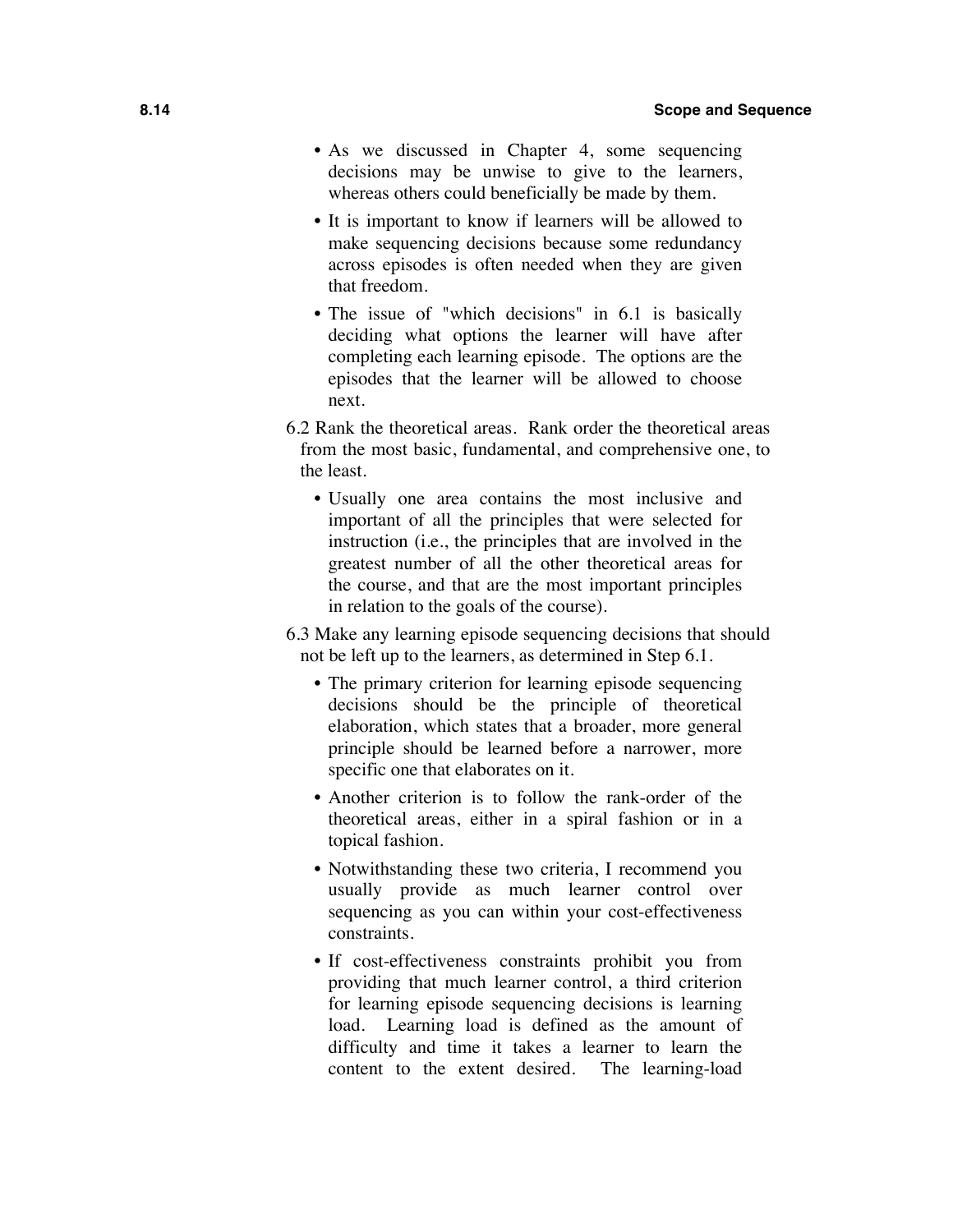criterion entails making the learning load fairly even across the episodes. Learning load is influenced by the amount of content to be learned, the familiarity of the content to the learner, and undoubtedly other factors. If there is much overlap between two coordinate episodes (e.g., some of the same prerequisite skills or understandings are required in both), then the learning episode that is learned later will be easier to learn. These factors should all be balanced against each other in making additional sequencing decisions.

**7. Design the within-learning episode sequence.** Help the SME to sequence all content within each learning episode. This can be done by using the following substeps and guidelines.

- 7.1 Identify any additional unmastered learning prerequisites for any of the content in the learning episode. (See Chapter 4.)
- 7.2 Decide whether or not the learners will be allowed to make any sequencing decisions within each learning episode, and if so, which decisions. Doing Step 7.3 simultaneously will help you decide.
	- There will almost always be trade-offs. Allowing learners to make decisions will increase motivation and metacognitive skill development, but will take more learner time and effort. The value placed on each of those costs and benefits will tend to vary from one situation to another.
- 7.3 Use the following guidelines to identify any within-learning episode sequencing decisions that might be beneficial to make for the learners, and design the corresponding sequences.
	- Teach a prerequisite just before it will be needed, preferably right after the learner realizes it is needed.
	- Teach coordinate concepts together, comparing and contrasting them with each other.
	- Teach understanding before related performance skill.
	- Teach simpler and more familiar content before more complex and less familiar content.
	- Teach broader, more inclusive, less detailed ideas before narrower, less inclusive, more detailed ideas.
	- Allow the learner to make as many selection and sequencing decisions as you can, within your costeffectiveness constraints, but be sure to provide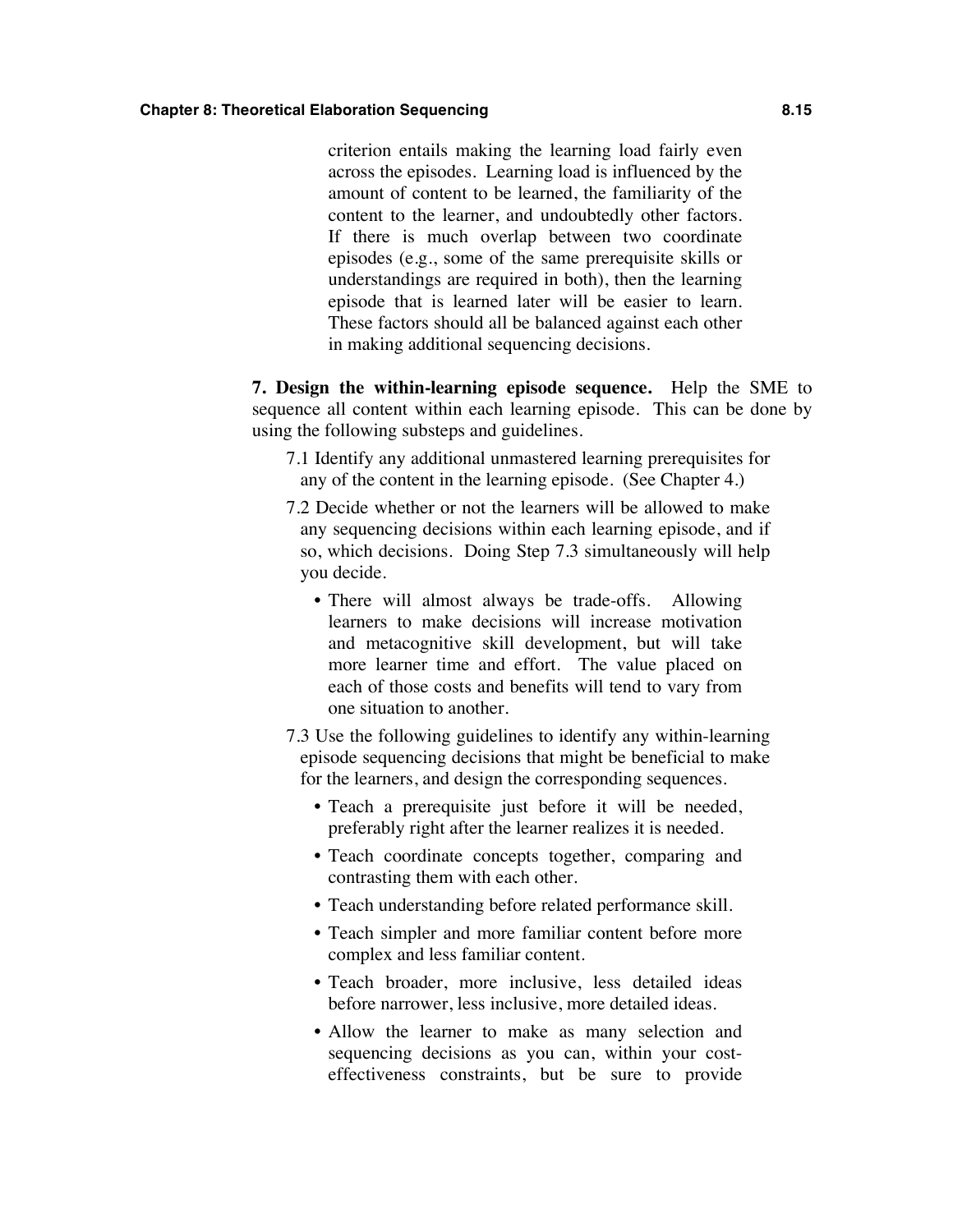opportunity for learner reflection or feedback on the soundness of the learner's decisions.

This completes the theoretical elaboration sequence design process. An example of this process is described next.

# **Examples of the Design Process and its Results**

Here is an example of both the process for designing a theoretical elaboration sequence and the results of that design process for the K-6 science textbook series, using the guidance provided in the previous section.

## *4. Decide on learning episode size*

The publisher of the textbook said they wanted one textbook for each grade, K-6, and they wanted each textbook to have units and each unit to have chapters. We decided to treat each chapter as a learning episode, as defined in the Elaboration Theory. Due to the flexibility the typical elementary teacher has with time, my primary SME and I decided that we did not need to have a rigid size for each chapter, in terms of student learning time, at least through the fourth grade. For the fifth and sixth grades, she recommended that each chapter take about two weeks, and about five hours per week.

## *5. Decide on approach.*

After discussing the spiral and topical approaches, we decided that all of the theoretical areas and sub-areas should be taught every year, so that the students wouldn't forget too much about one sub-area before it was dealt with again in the curriculum. But we also decided that a given sub-area should only be dealt with during one time period in a year, so that any materials that are set up in the classroom would only need to be set up once per year. We were tempted to go with twice a year, but in the end decided against that. So we ended up with a fairly topical sequence.

### *6. Group and sequence episodes.*

### **6.1 Decide whether or not the learners will be allowed to make sequencing decisions, and if so, which decisions.**

After considerable discussion, my primary SME and I decided that there should be very little learner control over sequencing because it made things much easier for the teacher if all the students were working on the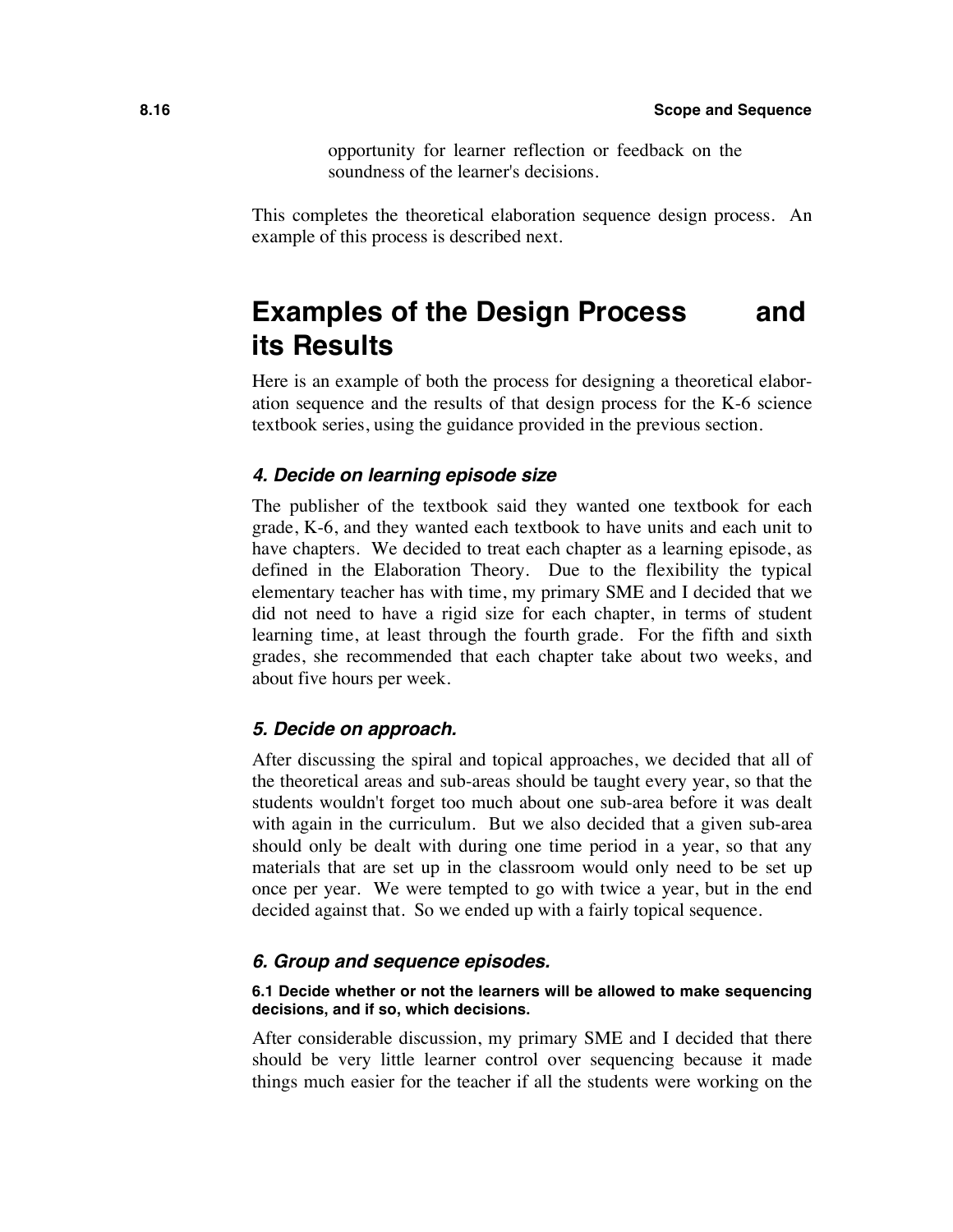#### **Chapter 8: Theoretical Elaboration Sequencing 8.17**

same sub-area and even the same problems and activities at the same time, given the way most schools are currently organized. But we decided to keep our eyes out for places where the students could be given some control over the sequencing within a given sub-area as our design process proceeded.

### **6.2 Rank the theoretical areas.**

My primary SME had a tough time trying to rank-order the theoretical areas listed in Figure 8.1. She felt that so few principles were shared among the areas (at least at the elementary levels) that none of the principles in any area were really used much in any of the other areas, with the exception of the process skills, which were used extensively in all areas. So we ranked process skills first, and did not rank any other areas.

## **6.3 Make any learning episode sequencing decisions that should not be left up to the learners, as determined in Step 6.1.**

This was the most time-consuming part of the process. The principles were already arranged in an elaboration sequence, but we decided to rearrange them into elaboration sequences separately within each of the major theo–retical areas. We also found it helpful to state each principle in terms the students would understand or likely state them themselves. This expanded the number of principles. Then, as we got to deeper levels of complexity, we switched to arranging them within each of the subareas. An example of the results of this sequence design effort is shown in Figure 8.6.

| <b>Level K</b>                                                                                                                                                                                                                                                                                                   |                                                                                                             |                                                                                  |
|------------------------------------------------------------------------------------------------------------------------------------------------------------------------------------------------------------------------------------------------------------------------------------------------------------------|-------------------------------------------------------------------------------------------------------------|----------------------------------------------------------------------------------|
| <b>Organizing Content</b>                                                                                                                                                                                                                                                                                        |                                                                                                             | <b>Supporting</b>                                                                |
| Different kinds of solids have different characteristics:<br>size, color, hardness, texture, shape, smell, taste.<br>Different kinds of liquids have different characteristics:<br>size, color, hardness, texture, shape, smell, taste.<br>Air has certain characteristics: you can feel it, see it move things. |                                                                                                             | Concepts:<br>solid, liquid,<br>air, size, color,<br>hardness,<br>texture, shape, |
| How do solids behave? (e.g., a rock)<br>How do liquids behave? (e.g., water)<br>can be poured.<br>How do gases behave? (e.g., air)<br>(in a baloon), can be felt (blowing).                                                                                                                                      | Take up space, keep their shape.<br>Take up space, change their shape,<br>Take up space, change their shape | smell, taste<br>Understandings:<br>experiential,<br>coordinate, &<br>subordinate |
| Matter's (solid, liquid, or gas) location can change.<br>Matter can give off heat. Heat flows from hotter matter to cooler matter.<br>What happens if you put a kettle on a hot stove? - a hot kettle on a<br>table?                                                                                             |                                                                                                             | relationships<br>for all the<br>above<br>concepts                                |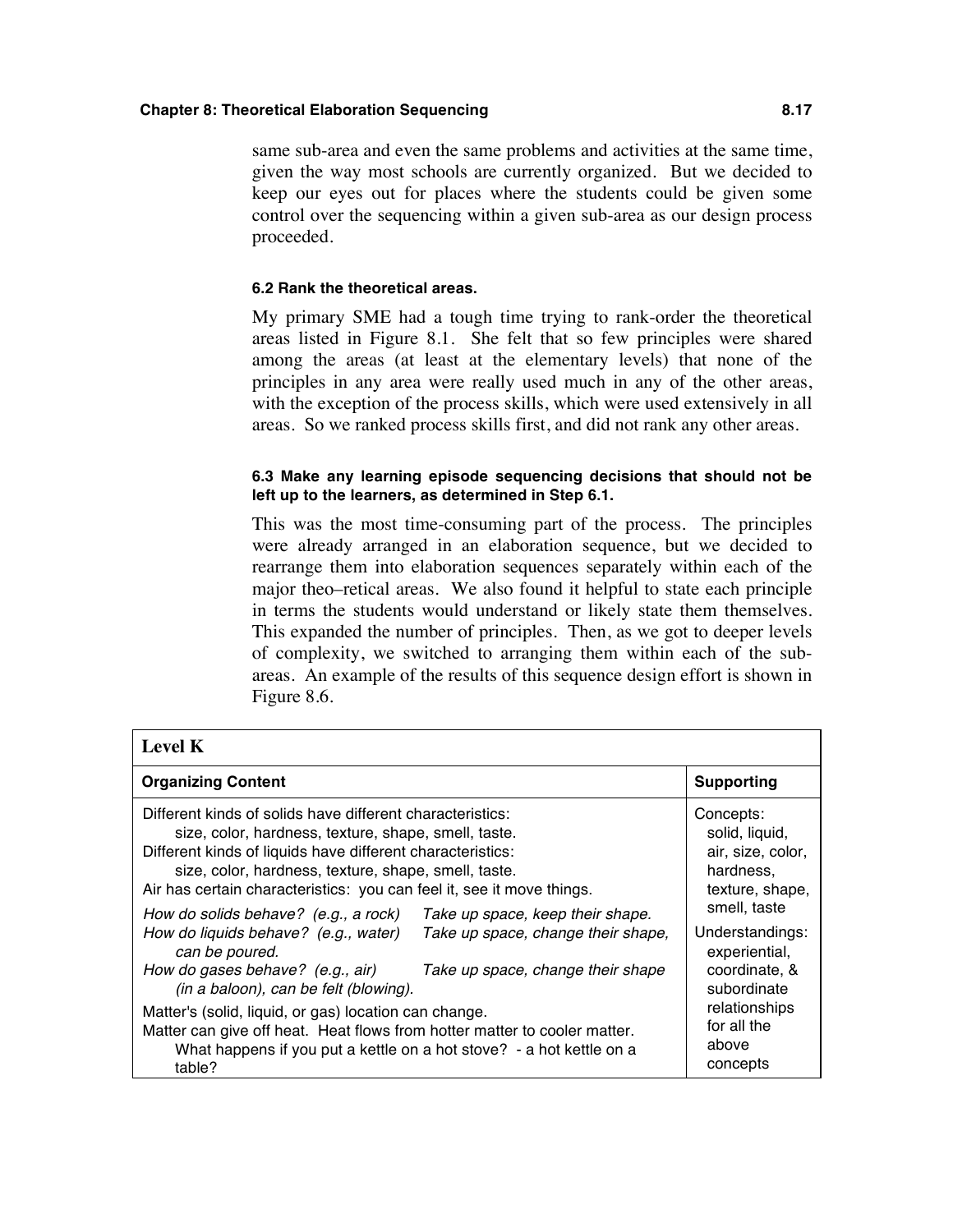| Heat is never destroyed, it just moves.<br>Matter can give off light. Light moves in straight lines.<br>Figure out from flashlight beam in smoky air or milky water. | Process Skills:<br>classify objects |
|----------------------------------------------------------------------------------------------------------------------------------------------------------------------|-------------------------------------|
| Matter can give off sound. Sound moves in all directions.<br>You can hear someone around a corner.                                                                   | Attitudes:<br>Enjoy science         |

| Level 1 (elaboration for principles in italics in Level K)                                                                                                                                                                                                                                                                                                    |                                                                                                      |  |
|---------------------------------------------------------------------------------------------------------------------------------------------------------------------------------------------------------------------------------------------------------------------------------------------------------------------------------------------------------------|------------------------------------------------------------------------------------------------------|--|
| <b>Organizing Content</b>                                                                                                                                                                                                                                                                                                                                     | <b>Supporting</b>                                                                                    |  |
| lce melts into water when heat is added. Water turns to vapor when heated.<br>turns back to water when heat is removed, back to ice when more heat is<br>removed.                                                                                                                                                                                             | Concepts:<br>water, vapor,<br>ice, heat,                                                             |  |
| Some common solids change form (dissolve) in water and others do not.<br>Sugar versus sand.<br>They turn back to solids when you evaporate the water. A crystal is formed.<br>How can you make something dissolve faster? (stir it)<br>Can water hold an endless amount of sugar?<br>Gases can be dissolved as well as solids. (Bubbles in carbonated water.) | evaporation,<br>crystal.<br>(saturation)<br>Understandings:<br><br>Process Skills:<br><br>Attitudes: |  |

| <b>Level 2</b> (elaboration for principles in italics in Level 1)                                                                                                                                                                                                                                                                                                                                                                                                                                         |                                                                           |
|-----------------------------------------------------------------------------------------------------------------------------------------------------------------------------------------------------------------------------------------------------------------------------------------------------------------------------------------------------------------------------------------------------------------------------------------------------------------------------------------------------------|---------------------------------------------------------------------------|
| <b>Organizing Content</b>                                                                                                                                                                                                                                                                                                                                                                                                                                                                                 | <b>Supporting</b>                                                         |
| Adding heat can cause a change of state of many solids and all liquids.<br>Removing heat can cause a change of state of a liquid or a gas.<br>When matter changes state, some of its properties change: ability to change<br>size, ability to change shape.<br>A solid does not change size or shape.<br>A liquid changes shape but not size.<br>A gas changes shape and size.<br>Conservation of volume: the volume of matter does not change when you<br>change its shape. (water poured, clay kneeded) | Concepts:<br><br>Understandings:<br><br>Process Skills:<br>Attitudes:<br> |

**Figure 8.6** Part of an elaborative sequence for one theoretical area

Next, we laid out the sequences beside each other and looked for commonalities. We especially looked for places where the process skills could be demonstrated and repeatedly practiced at the appropriate level. This allowed us to integrate the separate elaboration and SCM sequences into a single sequence. A "birds-eye view" of the result (books, units, and chapter titles) is shown in Figure 8.7.

There are several things worth noting about this sequence. In Grade K because of the heavy focus on the process skill of observing, we decided to make a slightly more spiral than topical sequence by dealing with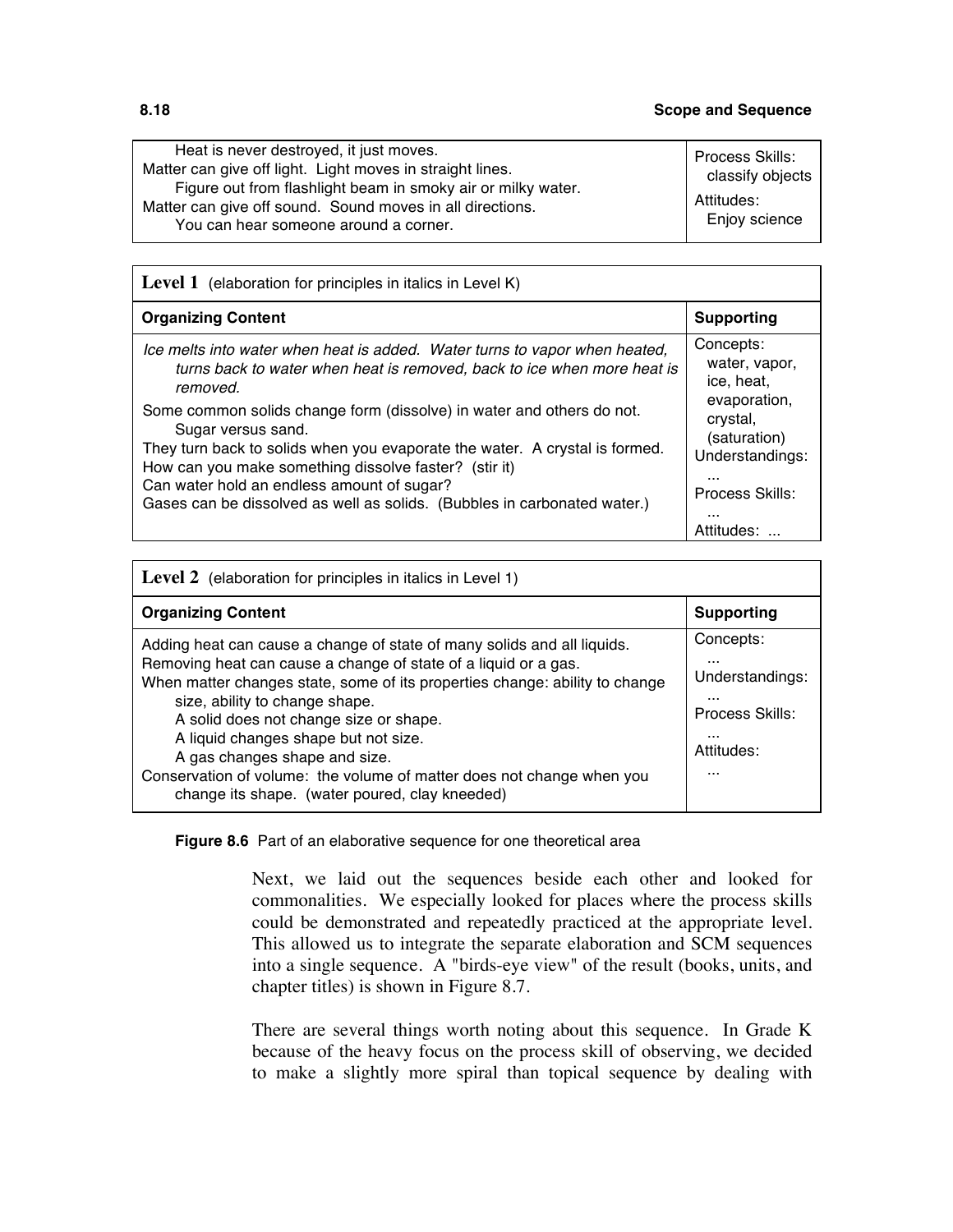#### **Chapter 8: Theoretical Elaboration Sequencing 8.19**

physical science, biological science, and earth science at three separate times during the year. The first was observing characteristics for all three, in order. The second was observing changes for all three. And the third was observing causes and effects, though the SME felt that causes and effects were quite difficult for kindergarteners to observe in the biological sciences, so we opted to deal with the two major concerns of the physical sciences (matter and energy) in two of these three chapters.

[Put more commont on the blueprints here.]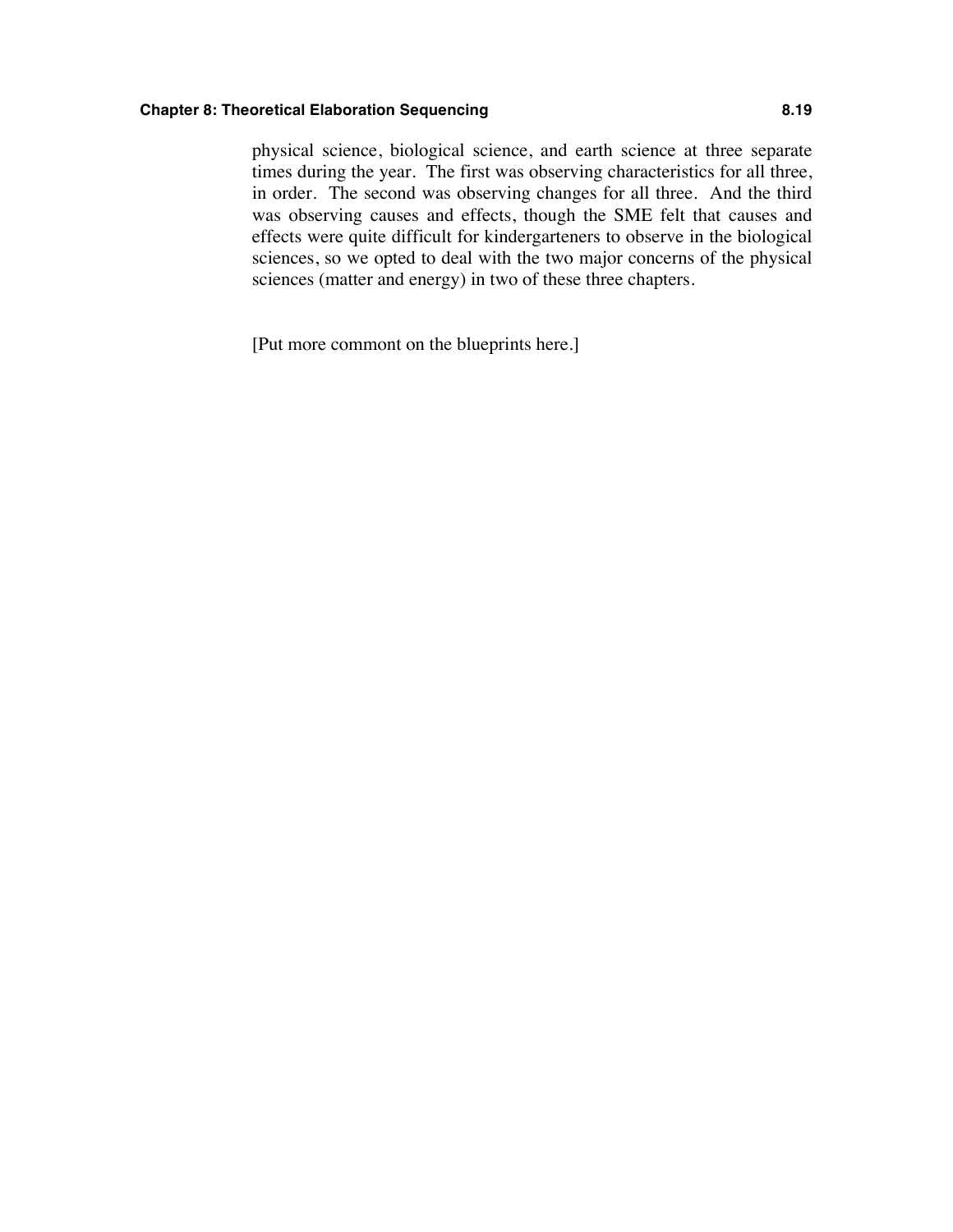#### **Grade K**

Unit 1: Observing Characteristics

Chapter 1. Observing Matter

Chapter 2. Observing Living Things

Chapter 3. Observing the Sky

Unit 2: Observing Changes

Chapter 4. Observing Changes in Matter

Chapter 5. Observing Changes in Living Things

Chapter 6. Observing Changes Outdoors

Unit 3: Observing Causes and Effects

Chapter 7. Observing Causes and Effects in Matter

Chapter 8. Observing Causes and Effects in Heat

Chapter 9. Observing Causes and Effects Outdoors

#### **Grade 1**

Unit 1: The World around Us

Chapter 1. The Sun and Stars

Chapter 2. The Earth and Moon

Chapter 3. Land, Water, and Air

Chapter 4. Rocks and Soil

Chapter 5. Ice, Water, and Vapor

Chapter 6. Solutions and Crystals

Chapter 7. The Ocean

Unit 2: Cycles

Chapter 8. Time Cycles

Chapter 9. The Life Cycles of Animals and People

Chapter 10. The Water Cycle

Unit 3: Needs of Living Things

Chapter 11. The Needs of Living Things

Chapter 12. The Environment Meets Needs

Unit 4: Motion and Energy

Chapter 13. Pushes and Pulls

Chapter 14. Work and Machines

Chapter 15. Light Energy

Chapter 16. Sound Energy

#### **Grade 2**

Unit 1: Adaptations—Differences among Living Things

Chapter 1. How Plants Meet their Needs

Chapter 2. Animal Parts that Meet Needs

Chapter 3. Animal Behaviors that Meet Needs

Chapter 4. Plants and Animals Together

Chapter 5. Plants and Animals in the Ocean

Unit 2: How Nonliving Things Move

Chapter 6. Forces

Chapter 7. Magnets

Chapter 8. Energy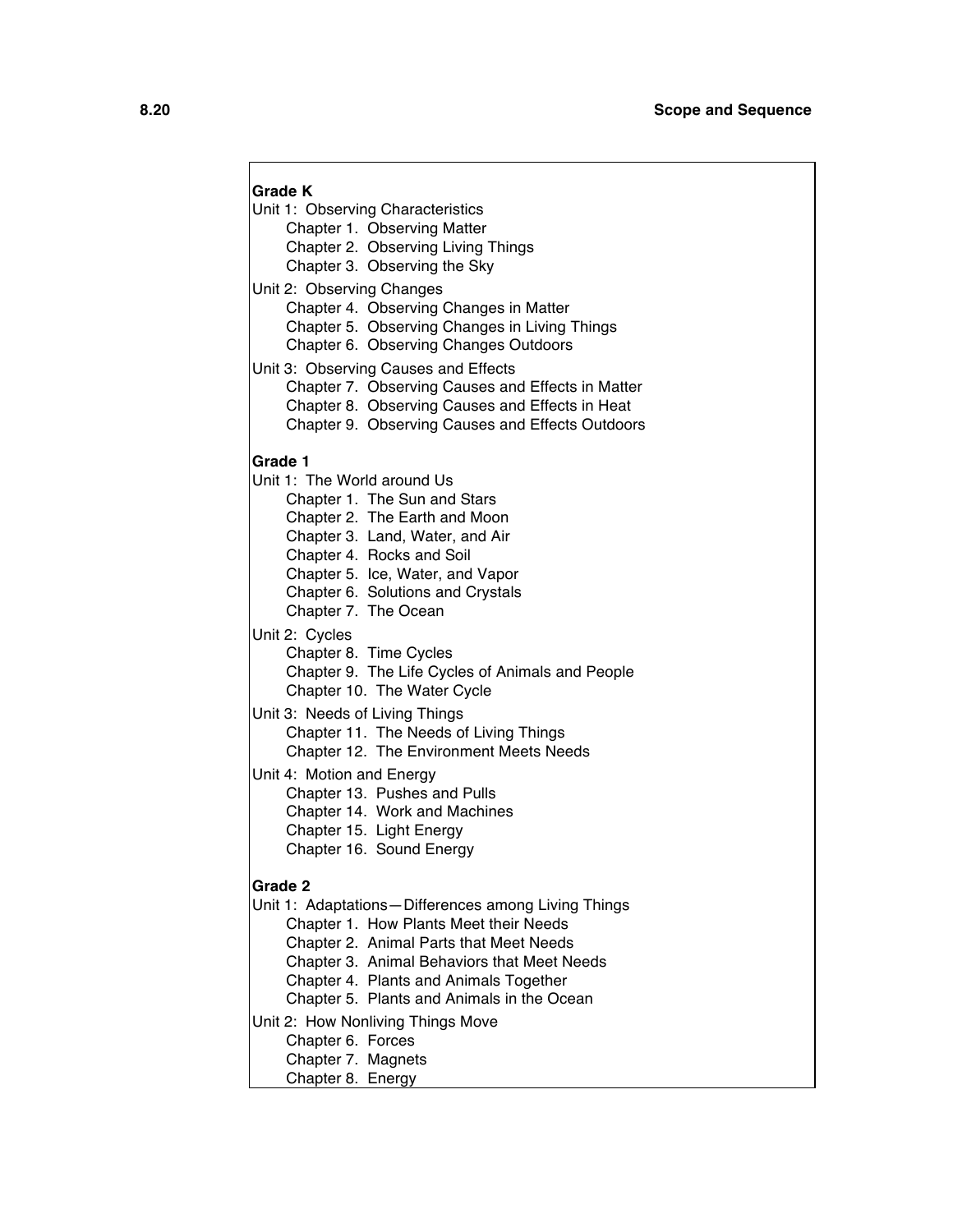| Chapter 9. Reflections                                                                              |           |
|-----------------------------------------------------------------------------------------------------|-----------|
|                                                                                                     | Continued |
| Figure 8.7 The final sequence outline: a birds-eye view                                             |           |
|                                                                                                     |           |
| Unit 3: How Nonliving Things Change<br>Chapter 10. States of Matter                                 |           |
| Chapter 11. Effects of Heat and Pressure                                                            |           |
| Chapter 12. Properties of Matter                                                                    |           |
| Unit 4: Cycles                                                                                      |           |
| Chapter 13. The Rock Cycle                                                                          |           |
| Chapter 14. What Makes the Water Cycle Work?<br>Chapter 15. What causes the Cycle of Day and Night? |           |
| Unit 5: Indirect Observations                                                                       |           |
| Chapter 16. Global Changes in Climate                                                               |           |
| Chapter 17. Changes in the Shoreline                                                                |           |
| Grade 3                                                                                             |           |
| Unit 1: Survival                                                                                    |           |
| Chapter 1. Plants and their Babies                                                                  |           |
| Chapter 2. Animals and their Babies<br>Chapter 3. People and their Needs                            |           |
| Chapter 4. Ecosystems                                                                               |           |
| Unit 2: Matter                                                                                      |           |
| Chapter 5. Motion and Forces                                                                        |           |
| Chapter 6. Kinds of Forces                                                                          |           |
| Chapter 7. Work and Machines<br>Chapter 8. Seeing and Hearing                                       |           |
| Chapter 9. Changing Matter                                                                          |           |
| Unit 3: Earth Movements                                                                             |           |
| Chapter 10. The Earth's Air Moves                                                                   |           |
| Chapter 11. The Earth's Water Moves                                                                 |           |
| Chapter 12. The Earth's Surface Moves<br>Chapter 13. The Planet Earth Moves                         |           |
|                                                                                                     |           |
| Grade 4                                                                                             |           |
| Unit 1: Biology-Environmental Science<br>Chapter 1. Plants and the Environment                      |           |
| Chapter 2. Animals and the Environment                                                              |           |
| Chapter 3. People and the Environment                                                               |           |
| Chapter 4. Ecosystems                                                                               |           |
| Unit 2: Chemistry-Building Models<br>Chapter 5. Kinetic Theory                                      |           |
| Chapter 6. Chemical Reactions                                                                       |           |
| Unit 3: Physics-Energy                                                                              |           |
| Chapter 7. Kinds of Energy                                                                          |           |
| Chapter 8. How Energy Travels                                                                       |           |
| Chapter 9. How Energy Changes                                                                       |           |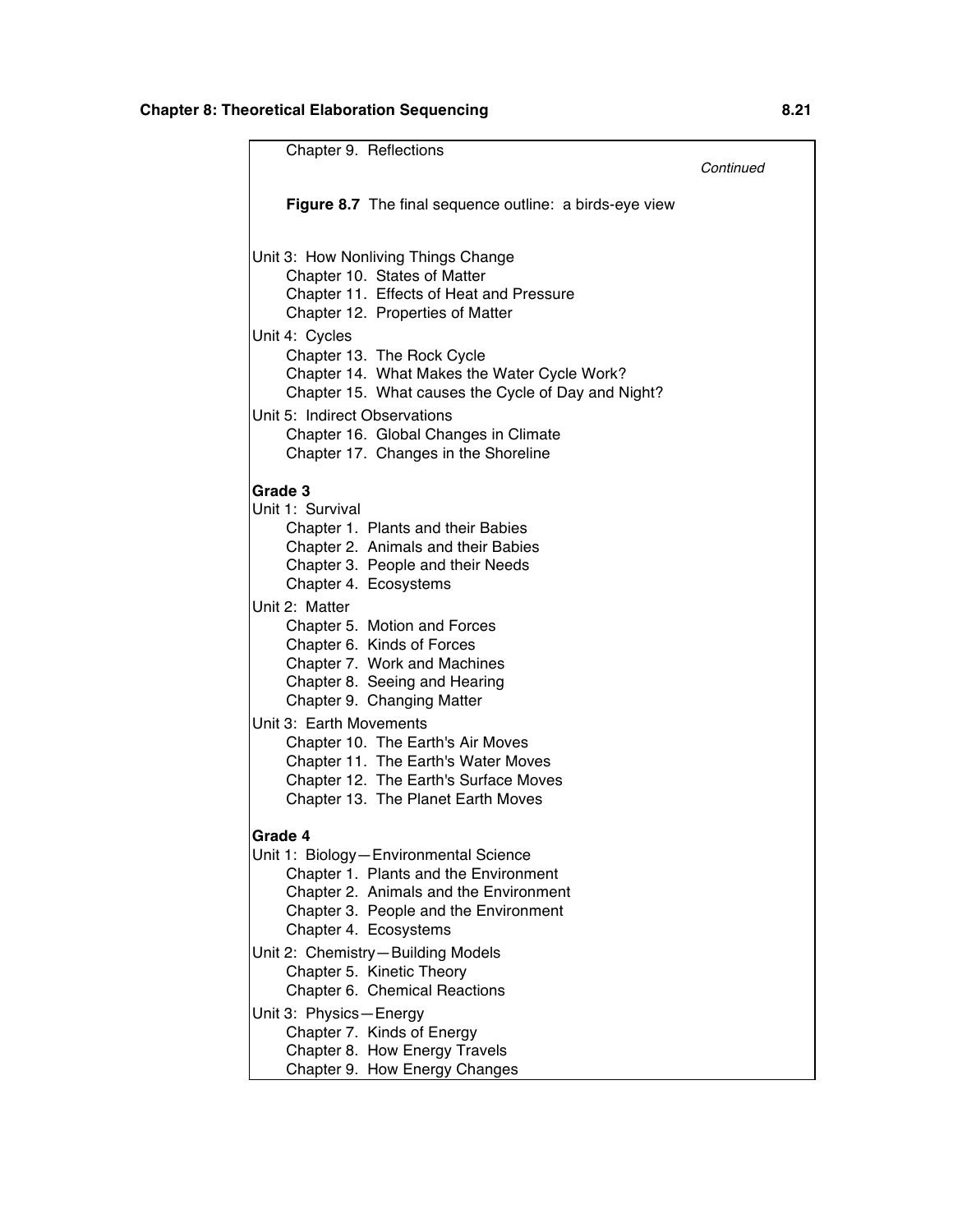| Chapter 10. Measuring Energy                                   |           |
|----------------------------------------------------------------|-----------|
| Unit 4: Physics-Mechanics                                      |           |
| Chapter 11. Gravity                                            |           |
| Chapter 12. Controlling Forces                                 |           |
| Chapter 13. Machines                                           |           |
| Unit 5: Earth Science-Geology                                  |           |
| Chapter 14. What Makes Mountains                               |           |
|                                                                | Continued |
|                                                                |           |
| Figure 8.7 (Continued)                                         |           |
|                                                                |           |
| Unit 6: Earth Science-Oceanography                             |           |
| Chapter 15. Exploring the Ocean Floor                          |           |
| Chapter 16. Life in the Ocean                                  |           |
| Unit 7: Earth Science-Meteorology                              |           |
| Chapter 17. What Makes Winds?                                  |           |
| Chapter 18. Measuring the Weather                              |           |
| Unit 8: Earth Science-Astronomy                                |           |
| Chapter 19: The Solar System                                   |           |
|                                                                |           |
| Level 5                                                        |           |
| Unit 1: Biology-Classifying Life<br>Chapter 1. Kinds of Plants |           |
| Chapter 2. Kinds of Animals                                    |           |
| Chapter 3. Parts of People                                     |           |
| Chapter 4. Kinds of Ecosystems                                 |           |
| Unit 2: Chemistry-Building Models                              |           |
| Chapter 5. Phase Changes                                       |           |
| Chapter 6. Chemical Reactions                                  |           |
| Unit 3: Physics-Energy                                         |           |
| Chapter 7. Potential Energy                                    |           |
| Chapter 8. Heat                                                |           |
| Chapter 9. Electricity                                         |           |
| Chapter 10. Light                                              |           |
| Chapter 11. Sound                                              |           |
| Unit 4: Physics-Mechanics                                      |           |
| Chapter 12. Work and Energy Transfers                          |           |
| Chapter 13. Attraction and Repulsion                           |           |
| Unit 5: Earth Science: Geology                                 |           |
| Chapter 14. Kinds of Rocks and Minerals                        |           |
| Chapter 15. Kinds of Landforms                                 |           |
| Unit 6: Earth Science-Oceanography                             |           |
| Chapter 16. Tides                                              |           |
| Unit 7: Earth Science-Meteorology                              |           |
| Chapter 17. Kinds of Air Masses and Weather Patterns           |           |
|                                                                |           |
| Unit 8: Earth Science-Astronomy                                |           |
| Chapter 18. Kinds of Stars                                     |           |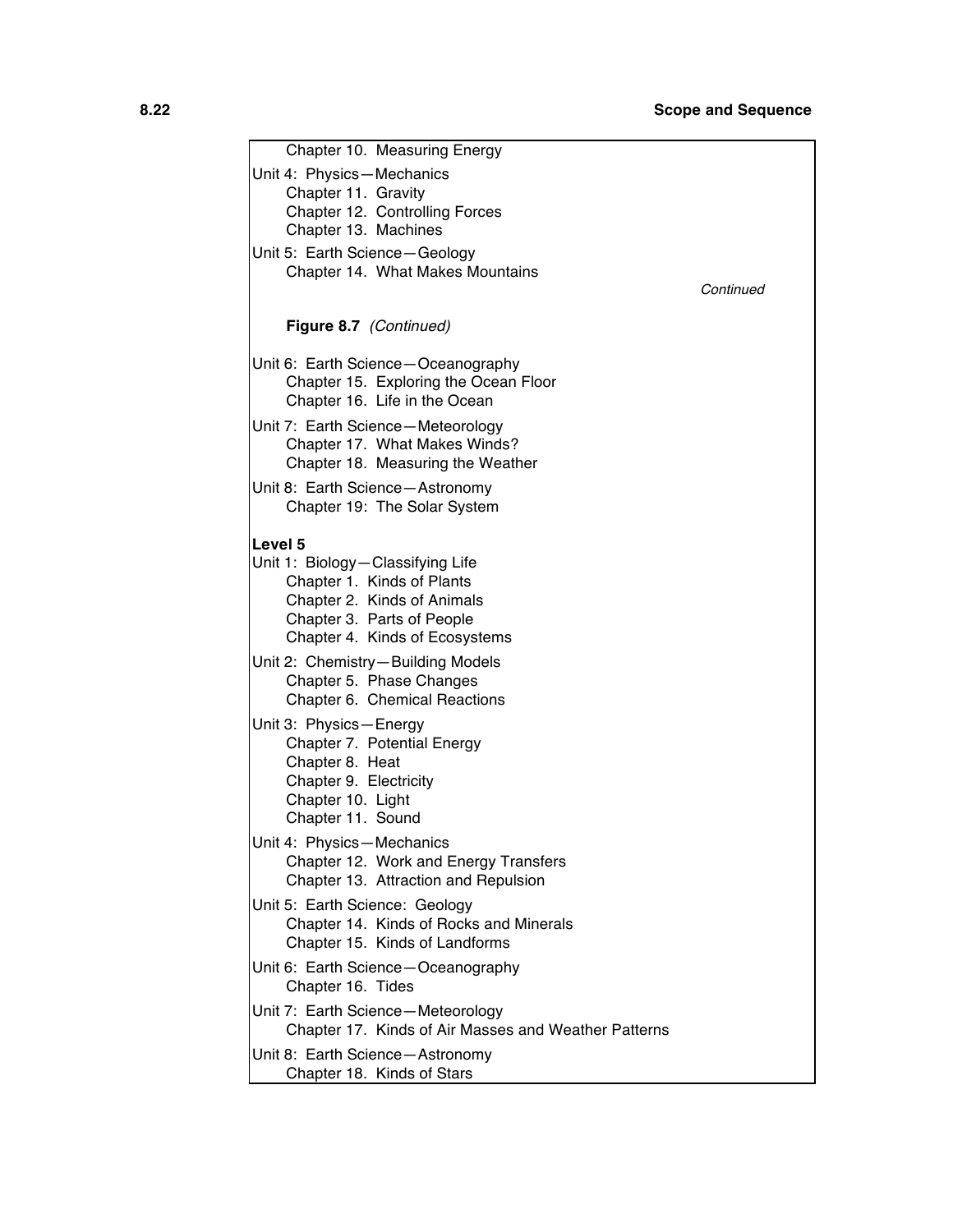| Chapter 19. Rocketry                      |           |
|-------------------------------------------|-----------|
| Level 6                                   |           |
| Unit 1: Biology - Classifying Life        |           |
| Chapter 1. Plant Processes                |           |
| Chapter 2. Animal Processes               |           |
| Chapter 3. Human Processes                |           |
| Chapter 4. Ecosystem Processes            |           |
| Chapter 5. Microorganisms                 |           |
| Unit 2: Chemistry—Building Models         |           |
| Chapter 6. Atomic Theory                  |           |
| Chapter 7. Compounds, Mixtures, and Gases |           |
|                                           | Continued |
| <b>Figure 8.7</b> (Continued)             |           |

Unit 3: Physics—Energy Chapter 8. Lenses Chapter 9. Electricity Chapter 10. Fuels Chapter 11. Communications Chapter 12. Complex Systems Unit 4: Physics—Mechanics Chapter 13. Forces Unit 5: Earth Science—Geology Chapter 14. Changes in the Earth's Crust Chapter 15. Recycling Natural Resources Unit 6: Earth Science—Meteorology Chapter 16. Predicting Hurricanes, Tornados, and Other Storms Chapter 17. Oceans and Coastal Climates Chapter 18. Climates and Kinds of Life Unit 7: Earth Science—Astronomy Chapter 19. Exploring the Universe **Figure 8.7** *(Continued)*

# *7. Design the within-episode sequence.*

## **7.1 Identify any additional unmastered learning prerequisites for any of the content in the learning episode. (See Chapter 4.)**

Now that we had a much clearer image of what the content would be in each chapter and the order of the chapters, we could double-check through all the chapters to identify any unmastered learning prerequisites we had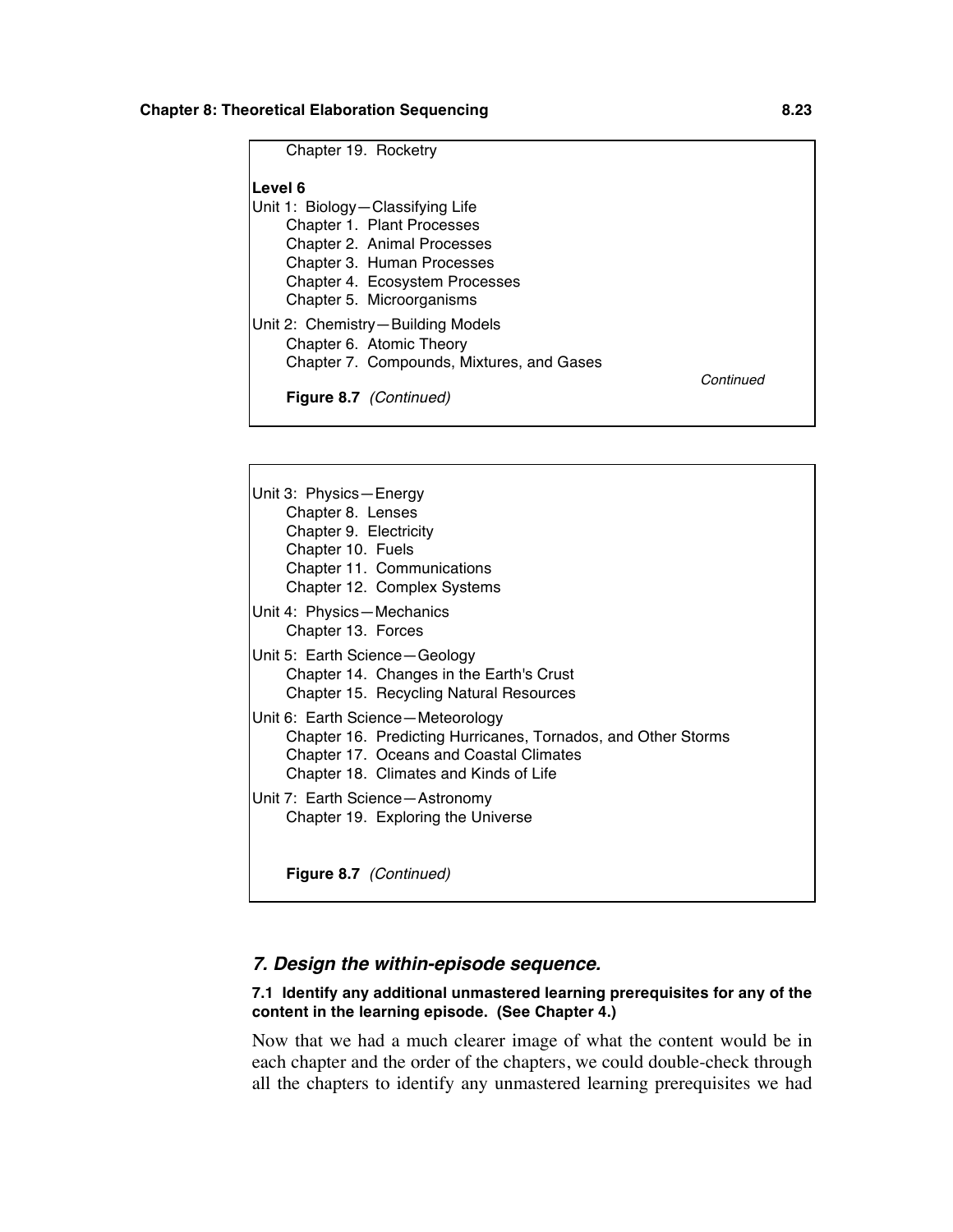#### **8.24 Scope and Sequence**

missed. For the most part, prerequisite skills and understandings were naturally taught before they were needed as a part of the elaboration sequence. However, we did find a few prerequisites that we added to a number of the chapters.

### **7.2 Decide whether or not the learners will be allowed to make any sequencing decisions within each learning episode, and if so, which decisions.**

We found it helpful to do 7.2 and 7.3 simultaneously.

## **7.3 Identify any within-learning episode sequencing decisions that might be beneficial to make for the learners, and design the corresponding sequences.**

The results of steps 7.2 and 7.3 are shown for two chapters in Figures 8.8 and 8.9. It should be apparent from these chapter outlines that most of the within-chapter sequencing really should not be controlled by the students—that there is a natural progression in terms of both thinking skills and principles of biology.

### **Chapter 8, Grade 1 Time Cycles**

Listen to (4.1) and extract from (4.4) a story the important changes that occur during a 24-hour period. [thinking/process skills]

- Each day is a cycle that passes through:
	- the sun rising and setting (daylight and darkness),
	- people and animals waking and going to sleep,
	- flowers opening and closing. [principles]
- Cycle [concept]

Predict (6.2) the important changes that occur during the passing of the seasons in your locality. Then organize and deliver (4.2) a description of them. Students work in groups of four to think up the changes and communicate them to each other. Then each group (separately) explains them to the teacher, who outlines them for each season and assigns one season of changes to each student. Then each student describes his or her changes to the whole class. [thinking/process skills]

- The seasons are a cycle that passes through spring (birth or awakening), summer (growth and life), fall (dying or falling asleep), and winter (death or sleep). [principle]
- Season [concept]

Observe (1.1) a sequence of pictures that shows a plant at its various stages: a seed, a seedling, a mature plant, a flowering plant, and a seed again. [thinking/process skill]

- The life cycle of a flower: A flowering plant goes through changes as it develops from a seed into a mature plant. [principle]
- Predict (6.2) what comes next by placing pictures of the natural events in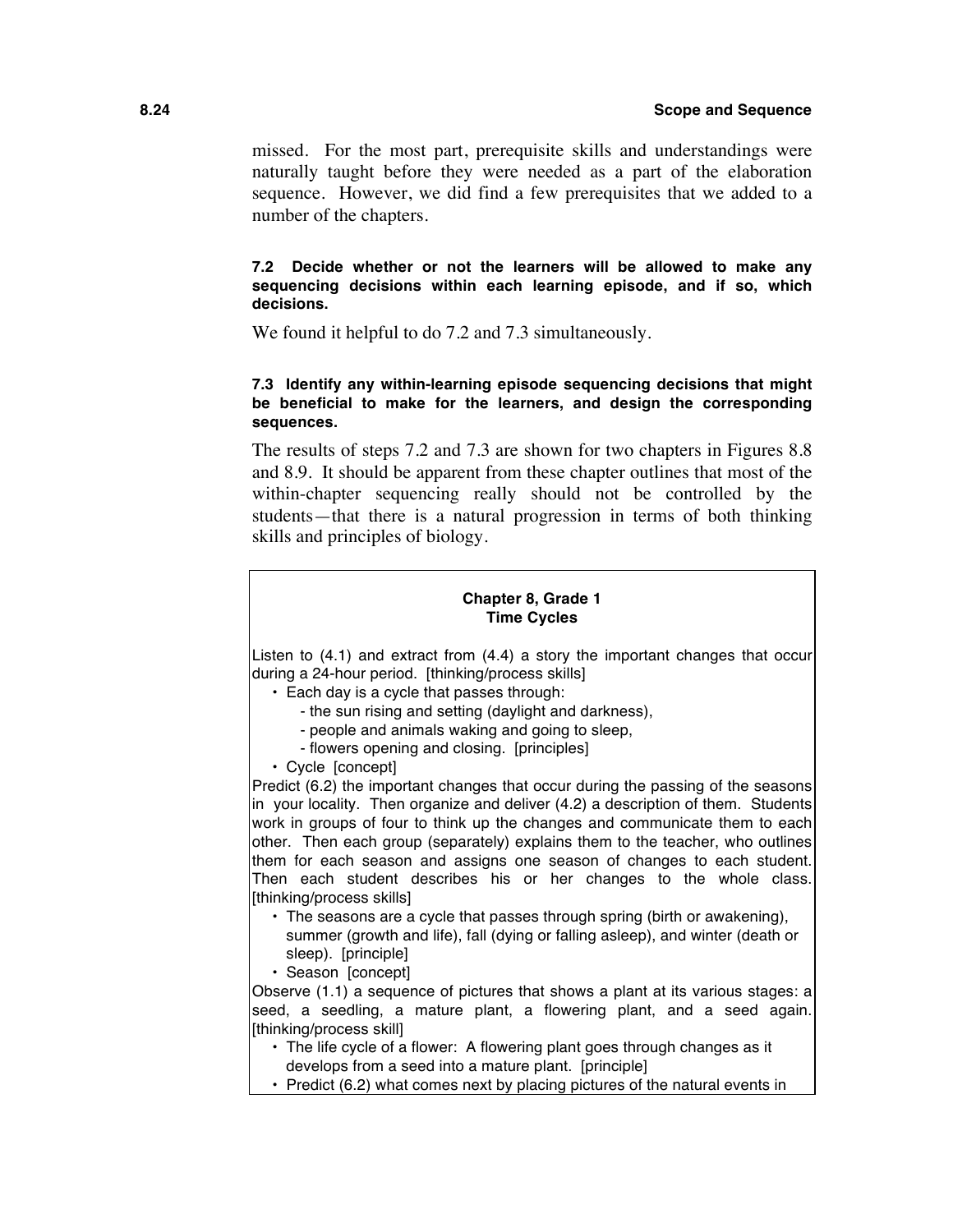order. [thinking/process skill] • Seed, seedling, mature plant, flower [concepts] Different kinds of plants have different lifespans. Some die in winter and some "sleep" and reawaken in the spring. [principle] • Lifespan [concept]

**Figure 8.8** A sample of the final within-episode sequence outline: A detailed view of Chapter 8 for Grade 1. (The numbers in parentheses are indicators of new thinking skills introduced in this chapter.)

#### **Chapter 1, Grade 2 Plants**

Classify (2.1 or 2.2): Identify the parts that all flowering plants have. [thinking/ process skills]

- All flowering plants have roots, a stem, and leaves. [principle]
- Root, stem, leaf [concepts]

Review the needs of plants (Grade 1, Chapter 11). [principles]

Infer the function that each part serves. [thinking/process skills]

- The parts of a plant help it to live and grow.
	- Roots take in water from the soil and store food.
	- The stem supports the plant.
	- The leaves make food. [principles]

Predict the effects of too little water, too much water, too little heat, too much heat, too little sunlight, too much sunlight, too little space, too much space. [thinking/process skill]

- Plant health, growth, and development are affected by envirnomental conditions such as water, heat, sunlight, and space. [principle]
- Environment, environmental condition [concepts]

Behavioral adaptations: Plant parts may change to get more light or water (to meet its needs). Leaves turn toward light and some close in the dark. Some roots grow faster in moist areas. [principles]

• Moist [concept]

How to care for plants in the classroom. [procedure]

**Figure 8.9** Another sample of the final within-episode sequence outline: A detailed view of Chapter 1 for Grade 2. (The numbers in parentheses are indicators of new thinking skills introduced in this chapter.)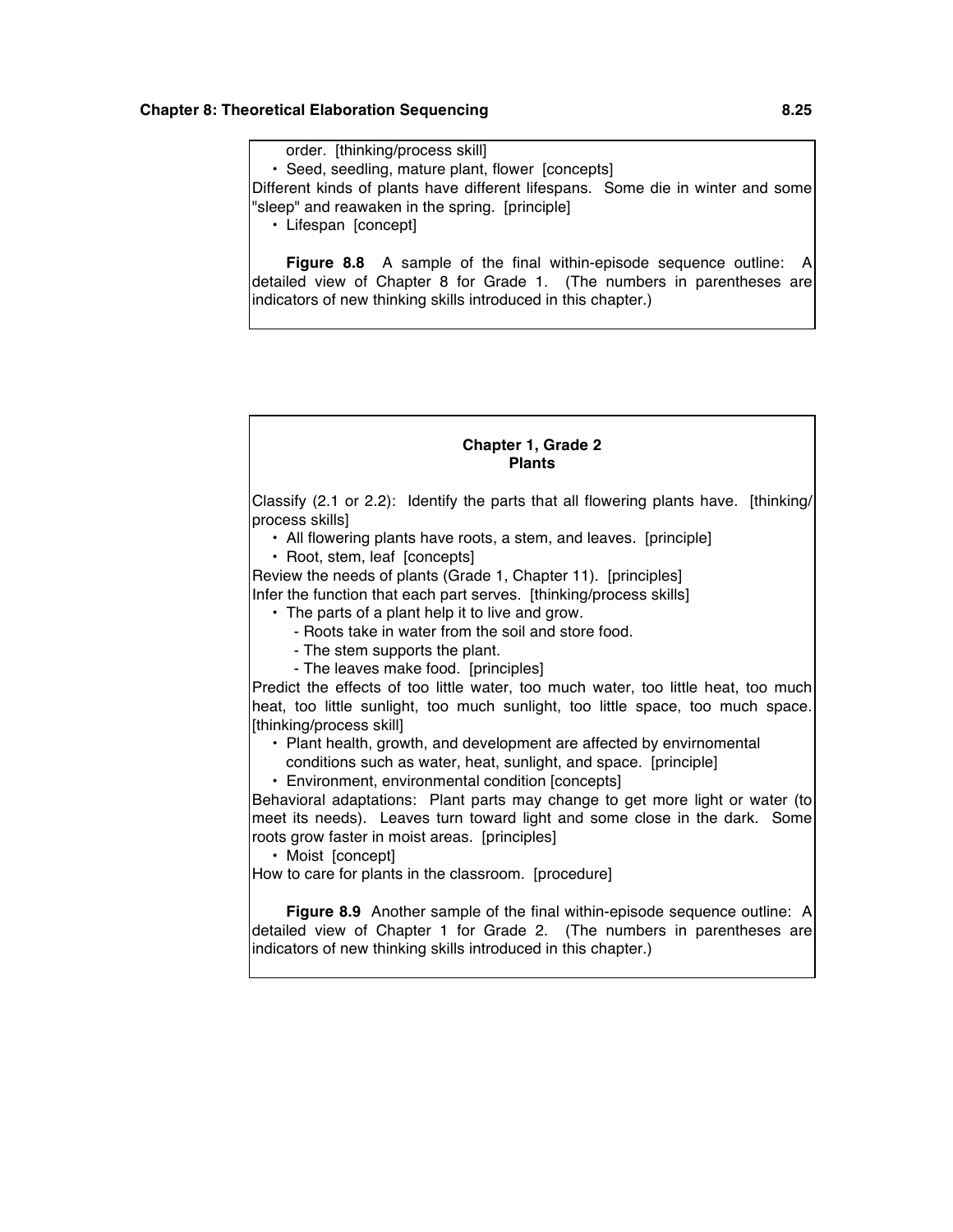# **Practice Exercises**

If you are using this book in a course and you want to use a problem-based learning approach to learning these skills and understandings, you should begin by selecting a problem and scenario that fit the criteria outlined below, and use the relevant prior material in this book on an as-needed basis.

I recommend you choose your own scenario and problem for this exercise, for then it will be more personally relevant and authentic. But if you do so, it is important that the scenario and problem meet certain criteria, or they will not afford you the opportunity to learn to do a conceptual analysis and sequence design. Here are the criteria.

## *The Problem*

- The content domain should be relatively simple. Picking a more complex one will just make your project take longer, without enhancing your learning much.
- The problem should only entail designing the sequence at this point, unless you are using this book in conjunction with other resources that can help you to design additional aspects of the instruction.

# *The Scenario*

- Work on a team of 2 (or at most 3) people to perform this project. You will learn more by sharing ideas and perspectives with each other. You will also further build your teaming skills, which are extremely important for instructional designers. I have found that the more people beyond two on a team, the less active involvement and learning will take place for at least one of the teammates.
- Try to find a real client for whom to do the project, in a school (k-12 or higher education), corporate (profit or nonprofit), or informal setting. If you can't find a real client, then arrange for a classmate or friend to be your client in a role-play type situation. Your client should serve as your subject-matter expert.